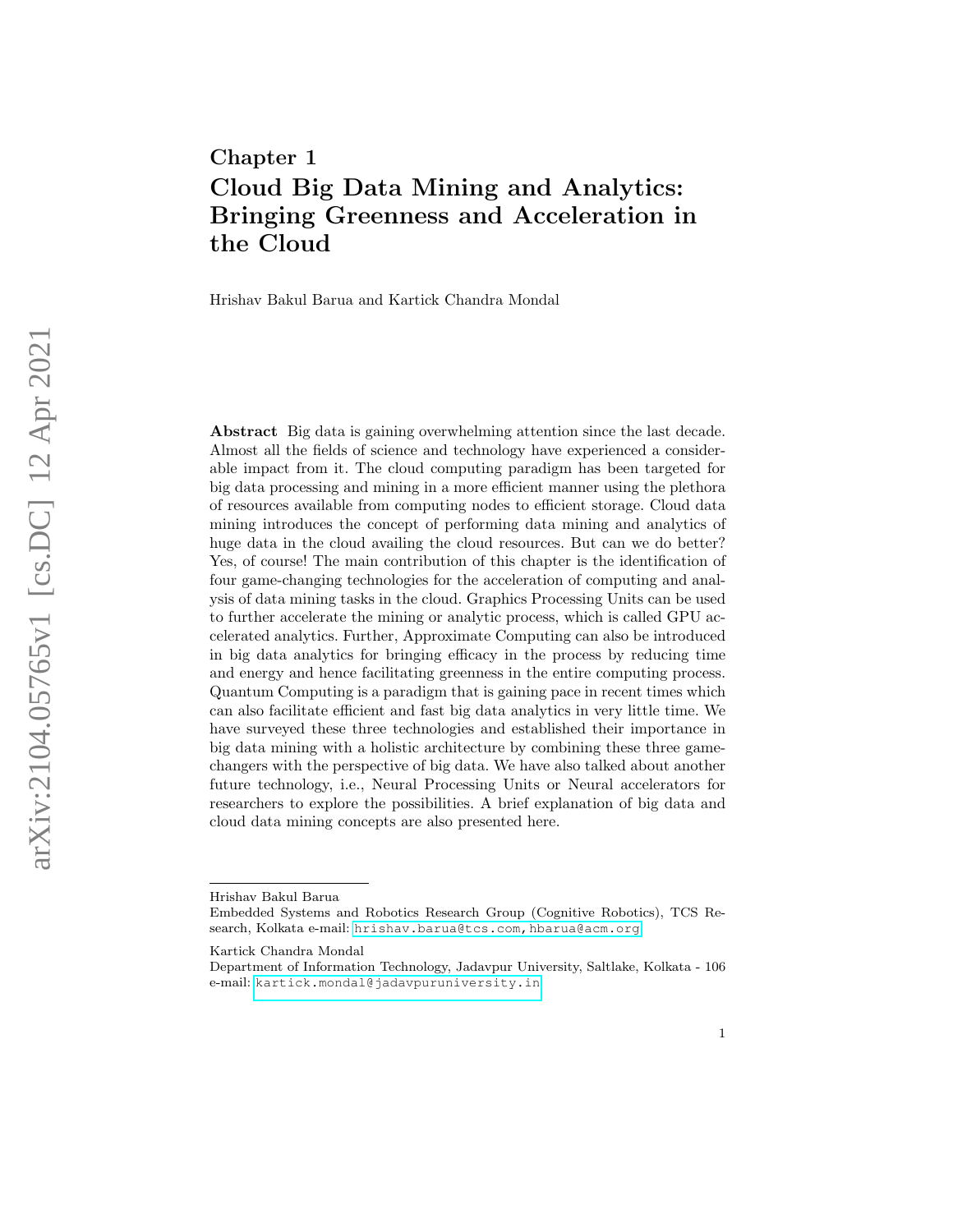Key words: Big Data Mining, GPU Accelerated Analytics, Approximate Computing, Quantum Computing, Neural Processing Unit, Cloud Data Mining

#### 1.1 Introduction

Classical data mining algorithms have been very successful in almost all the fields of science and technology ranging from medical analytics to space sciences. The classical concepts of data mining are centered around four main paradigms: Descriptive (Clustering), Associative (Associative Rule Mining), Discriminant (Classification), and Predictive analysis (Regression). However, with the growing amount of data, it is becoming extremely difficult to manage and process it. Retrieving information is also becoming a headache. So, people are moving towards distributed and parallel computing paradigms [\[8\]](#page-19-0). But, using such paradigms in a standalone system can be another challenge in terms of scalability and cost-effectiveness, so the concept of data mining in the cloud has come up in the last decade [\[8\]](#page-19-0). The paper [\[8\]](#page-19-0) has summarized the recent applications, trends, techniques, algorithms, and frameworks in cloud data mining and big data mining in the cloud.

Now, is this enough? Certainly not! The way in which data is exponentially increasing, simply harnessing the sea of resources (compute, storage, etc.) available in the cloud even may not be just enough. So, researchers are keen in finding alternatives and effective solutions to this data outburst or we can say "data apocalypse". Graphics Processing Units (GPUs) are the most important hardware assets in this respect. GPUs are a special kind of CPUs which are designed for parallel computing and specifically used to alter memory in a very rapid manner. They are designed for processing graphics related calculations in an efficient fashion. GPUs are being used for various data mining and machine learning tasks for accelerating the entire process of analytics and mining [\[9\]](#page-19-1).

Approximate Computing (AC) or In-exact Computing is a computing paradigm that trades off energy in return of accuracy of results. Some applications which involve visual data processing, audio signal processing, big data mining and such other applications do not need exact computational results most of the time. A bit of deviation in results may always be accepted and awarded in terms of time and energy savings. Some works are well in place which gives the idea of AC and its use in big data analytics and mining related tasks [\[32,](#page-20-0) [7\]](#page-19-2).

Quantum Computing (QC) is a buzz word in the today's computing community. The concept of QC is based on the superposition of states of a computer (other than 0 or 1). The quantum computers can solve many computing intensive problems in a much lesser time than their classical counterparts. Data mining and machine learning techniques are well set to utilize this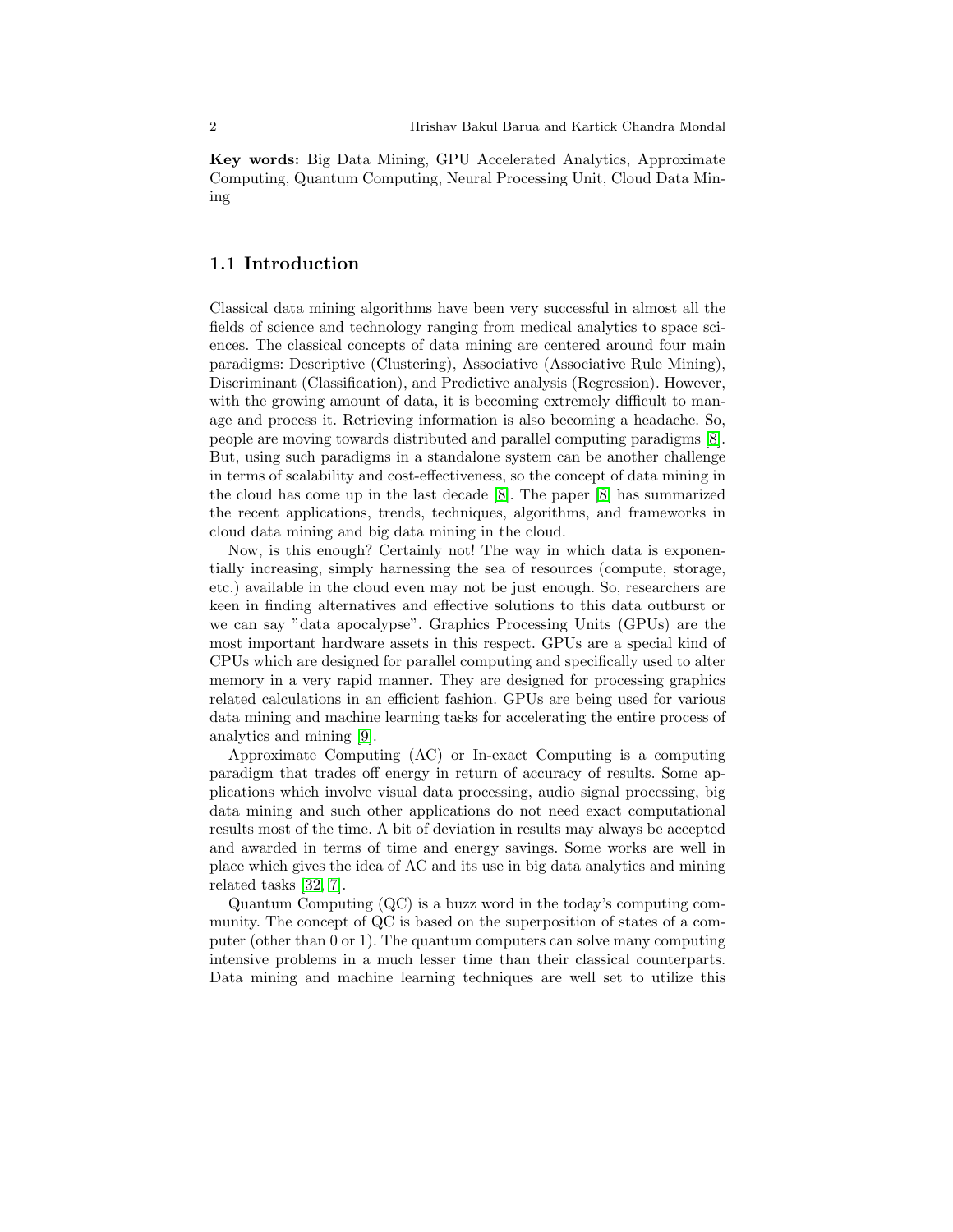paradigm as and when it grows and keeps on maturing with time [\[52\]](#page-21-0). Its popularity has grown to such an extent that a journal named "Quantum machine intelligence" (on quantum artificial intelligence) [\[2\]](#page-18-0) has been started by Springer Nature recently.

The figure [1.1](#page-2-0) is a depiction of the cloud based holistic architecture for big data mining and machine learning using the above discussed technologies. The innermost layer is the cloud computing paradigm in blue color. The middle layer is the combination of cloud based service and hardware systems consisting of GPUs, NPUs, AC facilities (in the form of hardwares, and softwares) and QC facilities (in white eclipse). The outermost layer is the combination of big data and machine learning related algorithms and tasks for the user to invoke (in green eclipse). Then finally comes the cloud service users which have the big data to be mined or analysed or use the data for learning purpose.



<span id="page-2-0"></span>Fig. 1.1 The general architecture using GPUs, QC, AC, and NPUs for achieving acceleration and greenness in big data mining, analytics, and machine learning.

The main motivation of this chapter lies in the fact that big data is growing even bigger and bigger. Its not convenient to rely entirely on cloud computing resources. So, we have to rethink the wheel and reinvent the way big data can be managed and processed for the various applications. The current literature do not bring the three above mentioned technologies (GPU, AC, and QC) into one paper for discussion and understanding their capabilities in terms of big data mining and machine learning. We want to put these three mentioned technologies under one umbrella for the researchers to have an easy access and guide of the scenario. This will help the researchers to delve deeper into these areas and come up with efficient data mining for big data and machine learning tasks in future generation cloud systems. We have also commented on the future prospects of these technologies and some other new technologies in the section [1.6.](#page-15-0)

This chapter is managed into the following sections. The section [1.2](#page-3-0) gives us a short overview about the concept of data mining in big data paradigm and analytics in cloud environments. The various elements involved in data mining in the big data paradigm has been discussed. We also discuss, why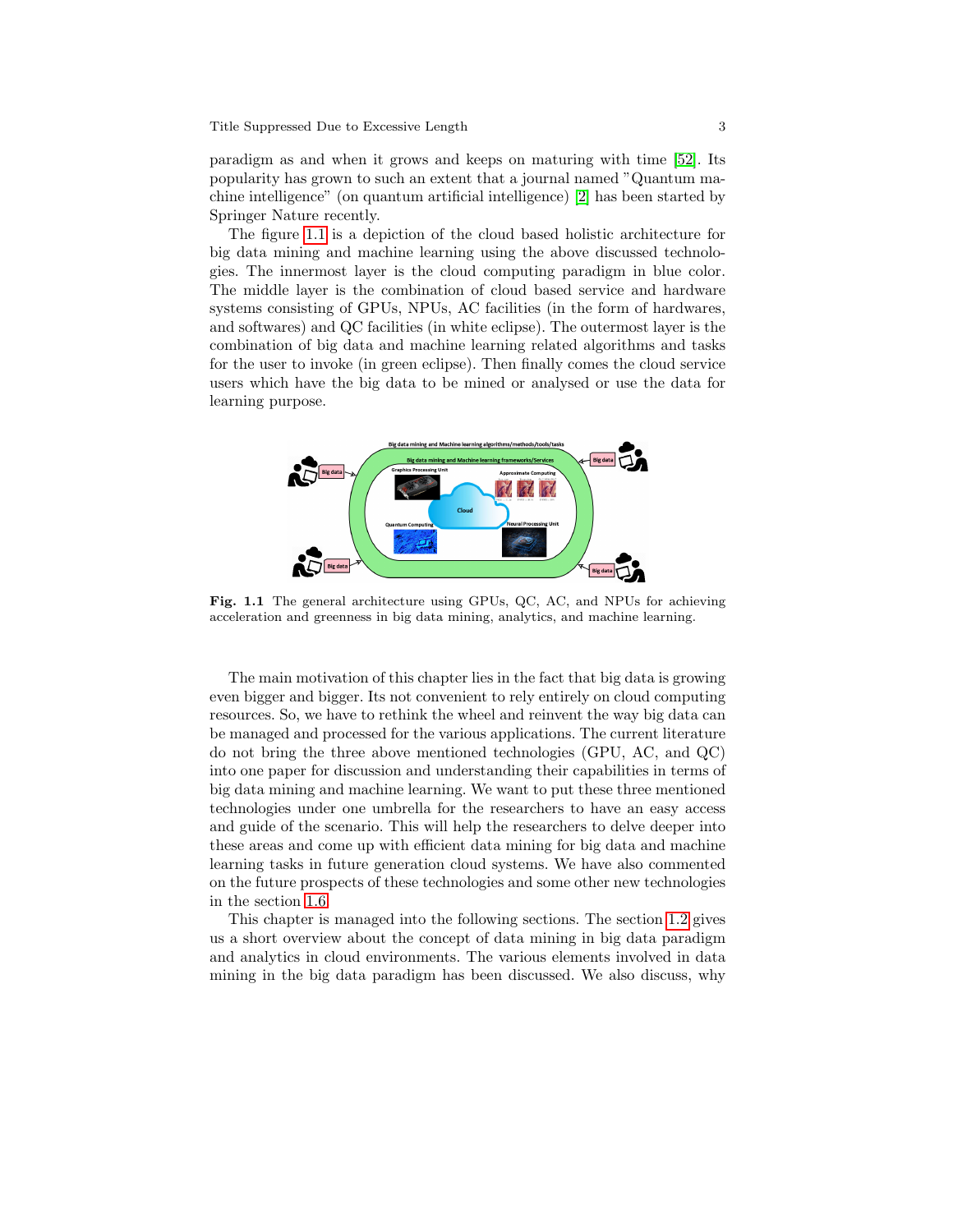cloud alone is not sufficient to handle the data outburst of today. Section [1.3](#page-5-0) summarizes the recent works related to the use of GPUs in big data mining and machine learning. The section [1.4](#page-8-0) puts forward the concept of AC and its uses in various machine learning and big data analytics related applications. Section [1.5](#page-12-0) gives some recent works on QC and its applications and implementations in big data and machine learning related algorithms and techniques. Finally, we comment on the three said technologies (AC, QC, and GPUs) and their impact on big data as a whole in section [1.6.](#page-15-0) We also talk about future research directions in each of the technologies with some new additions of concepts and methods in cloud related environments. We have also commented on a new technology called Neural acceleration or Neural Processing Units (NPUs). This can be explored to get benefits as per the current literature. The chapter has been concluded with a short summary in section [1.7.](#page-18-1)

# <span id="page-3-0"></span>1.2 Big Data Mining and Analytics in the Cloud

Data mining has been an important task in many areas of computing for many years. Many multi-disciplinary fields are also highly impacted by data mining and analytics. Data mining simply is the mining of data or discovery of knowledge from structured, semi-structures unstructured data. Now, data analytics is a broader term. It is the process of extraction, cleaning, transforming, modeling and visualizing the data to find meaningful information and further draw inferences and conclusions out of it. It also involves active machine learning in this process. We define it as follows:

 $Data Analytic = Data Extraction + Data Cleaning + Data Transforma$  $tion + Data Modeling + Data Visualization + Inference + Conclusion$ (1.1)

But as the need for more computing power arises, we cannot be sufficient with general computing techniques and methods in our conventional server/workstation setups. So, the solution to this problem is the paradigm shift towards cloud computing. Data mining in the cloud is the concept of performing data mining tasks in a cloud or cloud-like setup. By cloud-like setup, we mean that we have access to a considerably huge amount of resources in the form of storages, compute nodes, network infrastructure, and other related services. And, this is what we call big data mining in the cloud. The knowledge mined from data is bigger and more complete if the data to be mined is bigger.

 $Big Data - > Big Knowledge + Big Intelligence + Big Conference (1.2)$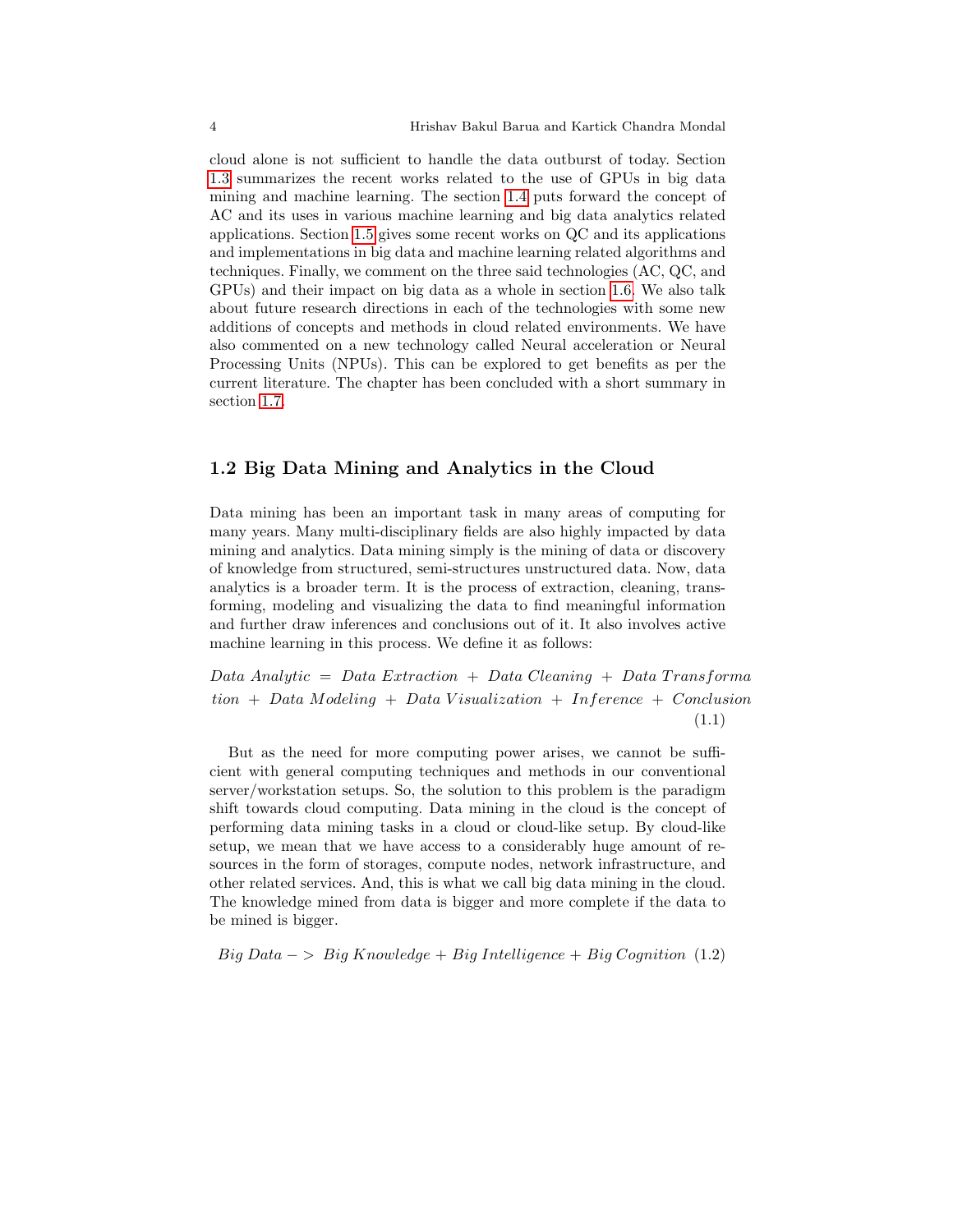Title Suppressed Due to Excessive Length 5

The need for big data mining and analytics is evident in many applications. Mostly, for the applications related to cognition, intelligence, and prediction, data plays a very big role and big data is icing on the cake itself. The benefits of big data can be realized in the form of big knowledge and big Intelligence. But the issues of big data are volume, velocity, variety, and veracity.

But is cloud sufficient to handle these features of big data [\[8\]](#page-19-0)? We have to use some other technologies other than general cloud resources. We have identified three relevant technologies (GPU, AC, and QC) to achieve efficiency and efficacy in cloud data mining and analytics though we do not claim this is the exhaustive list of the technologies available for this purpose. The different advantages of using these technologies can be represented in equations [1.3,](#page-4-0) [1.4,](#page-4-1) and [1.5.](#page-4-2) Also, some feasible combinations of technologies for future explorations and implementation are shown in equations [1.6,](#page-4-3) [1.7,](#page-4-4) and [1.8.](#page-4-5) Even we can harness the combination of all these three technologies for big data mining, analytics, and machine learning to achieve greenness, acceleration, and efficiency in a cloud-based setup as shown in equation [1.9.](#page-4-6)

<span id="page-4-1"></span><span id="page-4-0"></span>Acceleration in big data mining  $-$  > Big data in  $(GPU + cloud\ computing)$ (1.3)

<span id="page-4-2"></span>Greenness in big data mining  $-$  > Big data in  $(AC + cloud\ computing)$ (1.4)

<span id="page-4-3"></span>Efficiency in big data mining  $-$  > Big data in  $(QC + cloud\ computing)$ (1.5)

 $(Acceleration + Greenness)$  in big data mining −> Big data in  $(GPU + AC)$ +cloud computing) (1.6)

<span id="page-4-4"></span> $(Acceleration + Efficiency)$  in big data mining −> Big data in  $(GPU + QC)$ +cloud computing) (1.7)

<span id="page-4-6"></span><span id="page-4-5"></span> $(Efficiency + Greenness)$  in big data mining −> Big data in  $(QC + AC)$ +cloud computing) (1.8)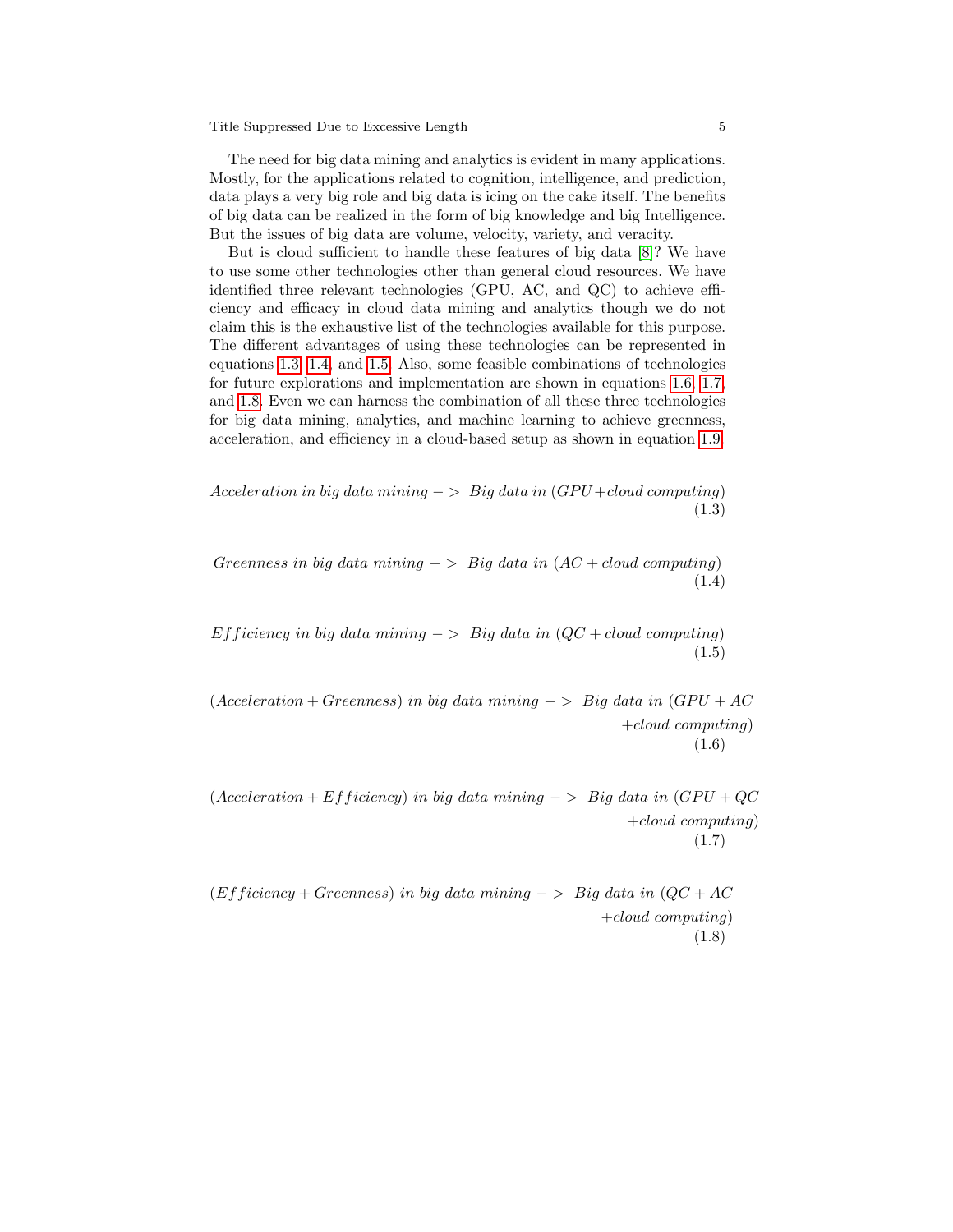$(Acceleration + Efficiency + Greenness)$  in big data mining  $-$  > Big data in  $(GPU + QC + AC + cloud\ computing)$ (1.9)

# <span id="page-5-0"></span>1.3 Graphical Processing Units (GPUs) and Cloud Big Data Analytics

GPUs are specifically designed for graphics-related operations. These specialized units have many smaller processing units/threads. They are best suited for doing parallel processing of complex mathematical operations such as matrix operations. Until the recent past, these GPUs have been used for video rendering and multimedia or graphics processing specifically. But, people argued that such powerful processing units may be used for other computations in general rather than just using them in graphical utilities such as video rendering, games, and others. Hence, comes the concept of General Purpose GPU (GPGPU). Figure [1.2](#page-6-0) shows a typical cloud-based GPU setup to accelerate big data mining and analytics related tasks. We can see, the compute and Data intensive code parts are delegated to the Multi-core GPUs and the other parts are processed in CPUs in the cloud. The GPUs help in accelerating the relevant code segments and process data in a much faster manner.

The paper [\[54\]](#page-21-1) studies the uses of GPUs in data intensive applications using map-reduce and other graph processing technologies. The authors report their experiences with developing various platforms for data intensive applications and prototypes for the same purpose. Another article [\[47\]](#page-21-2) is a survey of usage of GPGPUs for cloud frameworks for data intensive computations like big data processing, mining, and analytics. This paper also suggests CPU-GPU based hybrid techniques for future exploration by the interested researchers. The authors think that it has a huge prospect in cloud-based big data processing and analytics activities. Another paper [\[11\]](#page-19-3) has surveyed the use of GPU based systems and computing paradigms on large-scale general data mining or big data analytics tasks. It discusses the GPU architectures necessary for handling high volume, velocity and variety of data. Finally, it discusses the limiting causes for proper scalability of such systems in the cloud and some notes on future directions and open research challenges. The forthcoming paragraphs give some of the major contributions on the usage of GPU, Multi-GPU systems and GPGPU systems in big data mining, analytics, and machine learning. Other GPU-CPU hybrid techniques used for big data mining in the cloud or related environments have also been mentioned.

In [\[55\]](#page-21-3), Zhong et al. put forward a GPU based method, G2 for graph processing in the cloud. They have implemented three GPU related optimizations:

• The first one being some APIs to facilitate the gigantic amount of threads in GPU parallelization.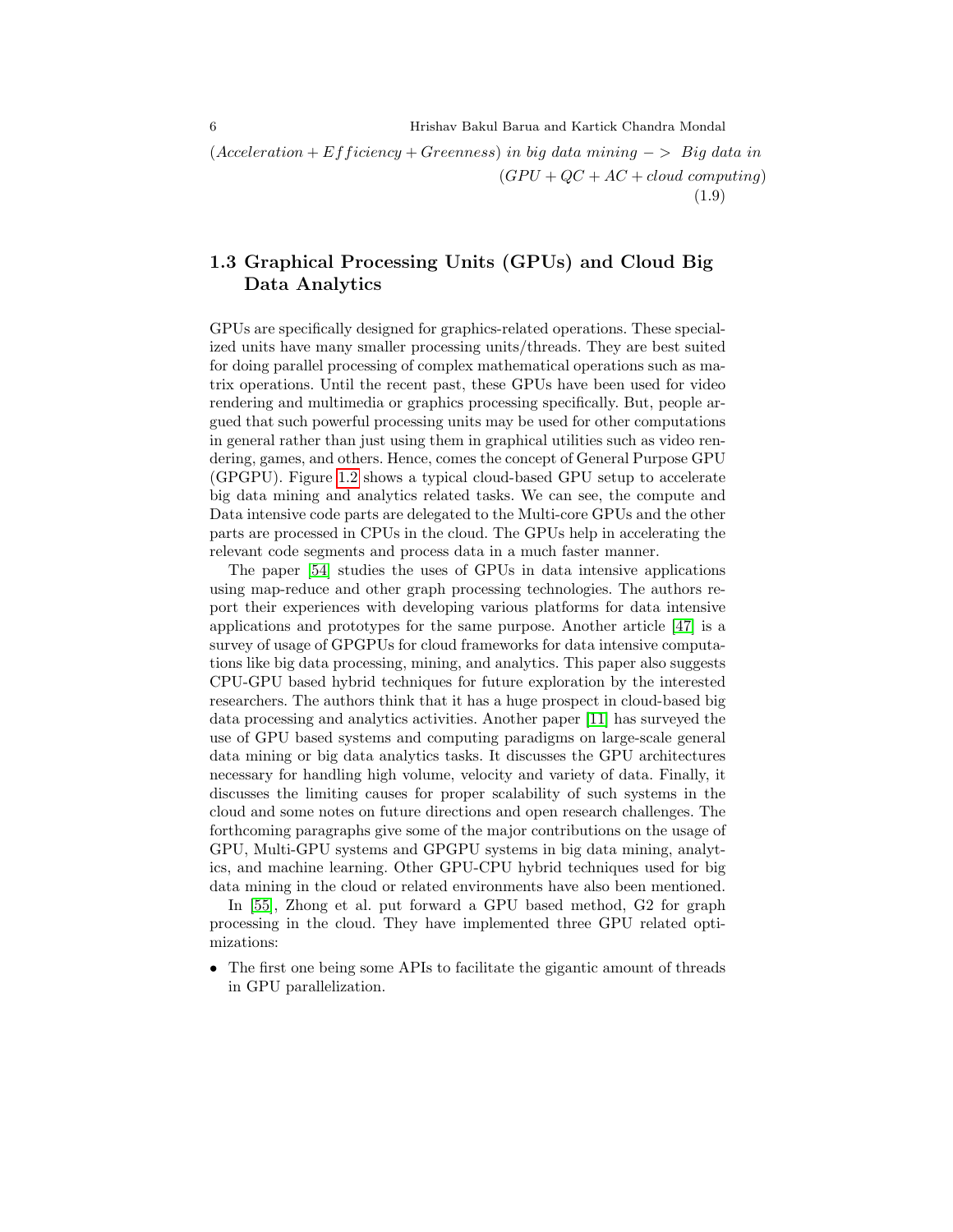

<span id="page-6-0"></span>Fig. 1.2 The general architecture for using GPUs in Cloud Big Data Analytics.

- The second is the introduction of a load balancing method for CPU/GPU architectures using graph partition.
- Thirdly, a memory management system is being incorporated transparently in GPU.

A task scheduling strategy for high throughput in the form of graph tasks using concurrent kernel executions is also implemented. Amazon EC2 virtual cluster of eight nodes is being used to perform experimentation. It shows the efficacy of using GPU acceleration in graph processing tasks in the cloud.

Hai Jiang et al. in [\[22\]](#page-20-1) puts forward a multi-GPU solution to Map-Reduce (MGMR) which can be used for heavy data processing. This is advantageous over single GPU options too as it eliminates the memory limitations of a single GPU based system. It also avoids atomic operations for acceleration of the entire process. The experimental results have shown the efficacy of these techniques using GPUs in handling huge data in the cloud. Again, [\[12\]](#page-19-4) gives us an advanced version of MGMR, a Multi-GPU pipelined system (PMGMR) to attend the memory limitations of a simple multi-GPU system and high computational demands for big data. The system has the capacity to use features such as streams and Hyper-Q. PMGMR is 2.5 times more improved and efficient in terms of performance. Due to this, its scalability factor increases a lot and user can use it in a simple manner to write map-reduce related codes effectively. Yet another improvement over the above two GPU based Map-reduce systems is researched in [\[23\]](#page-20-2). MGMR++ is optimized for big data processing and analytic. This system even uses hard disks memory when the CPU and GPU memory gets exhausted. This system also has a 2.5 times improvement in performance compared to MGMR [\[23\]](#page-20-2).

Authors in [\[1\]](#page-18-2) propose a very interesting service for the cloud from the perspective of big data and related services. DaaS (Data as a Service) for analytics of real-time data using GPUs is the main contribution of this paper. This system is optimized for network data, customer data and user data which are obtained from data centers and cloud-based systems. The preprocessing module of the DaaS is GPU enabled for fast and efficient processing and accelerating the entire process. The model is being experimented on huge spatiotemporal data using clustering, self-organizing maps, and neural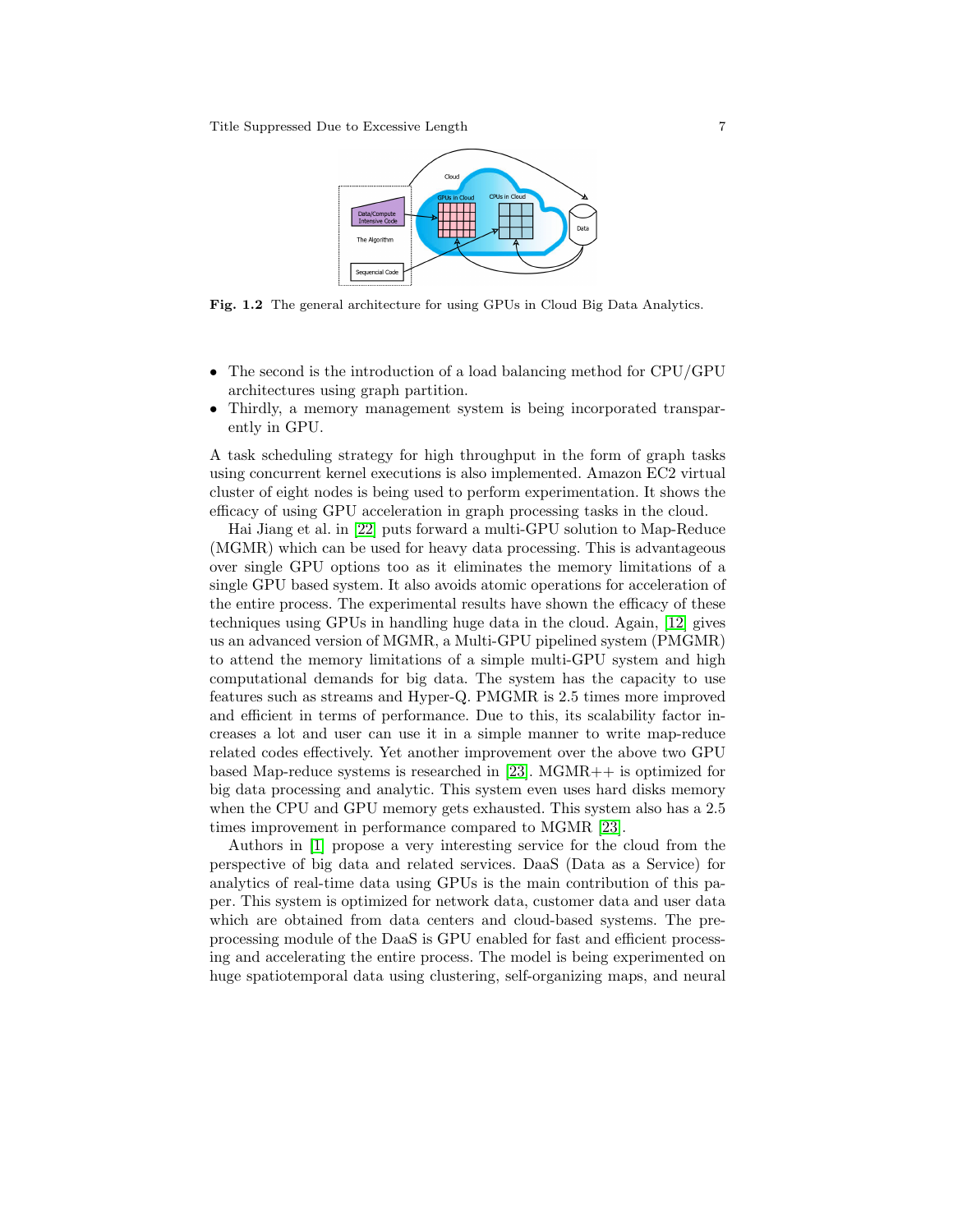networks. The promising results suggest that DaaS using GPU can help in achieving SLA (Service Level Agreement) and QoS (Quality of Service) with great efficiency.

The paper [\[28\]](#page-20-3) is focused on GPUs for machine learning (ML) applications in the cloud. Virtualized GPU techniques have been used as High Performance Computing (HPC) method. The two main methods referred to are using Hypervisors and vendor-provided virtual GPU technologies. The paper compares results using virtualized GPUs and also by allowing other applications such as 3D-graphics related tasks so as to utilize the computing power in an efficient manner. Some bench-marking ML applications using Tensor-Flow have been selected for showing scaling between one and multiple GPUs setup. The paper also compares the performance of the two selected virtualization methods. In the end, the paper suggests that it is better (in terms of execution time mitigation) to run ML tasks and other typical GPU tasks together in a mixed fashion rather than running them individually.

A very beautiful comparison of non-GPU and GPU enabled big data clustering process is put forward in [\[3\]](#page-18-3). The paper uses a multi-CPU spark system and a multi-GPU TensorFlow enabled system for unsupervised big data learning. The later shows a 5-12 times improvement in time over the former. Jun Wang et al. in [\[48\]](#page-21-4) states the issues with the big data pre-processing tasks. These tasks typically take huge time and computing power in identifying the multi-level hierarchy in big data. Also, current data have very high dimensionality and it is difficult to scale learning algorithms in such a situation. So, there is an ardent requirement to device a scalable solution to create a tree structure for big data. Incremental K-means is used to serve this purpose. Dimensionality reduction is also incorporated as a part of pre-processing. The underlying architecture used is CUDA (Compute Unified Device Architecture), so as to facilitate big data requirements. It has proved efficient with real-world data after visualization using a dendrogram.

The research in [\[25\]](#page-20-4) captures the problem of scalability in Evolutionary Decision Trees  $(DT)$ . It is a hybrid approach of  $CPU+GPU$  computing, where the tree structure is searched in a sequential manner in CPU and the fitness is calculated in GPU. As a result, the process is accelerated by thousand times using 4 GPUs while using a data-set of about 1 billion objects. Youcef Djenouri et al. [\[15\]](#page-19-5) exploits the prospects of GPU cluster computing. Frequent item-set mining in a single scan has been chosen for the experiment to reduce time complexity. The authors have proposed a total of three HPC based techniques for the purpose. The first one uses a GPU based method to efficiently map thread blocks to input blocks. In the second method, a cluster architecture is used to schedule jobs independently to workers belonging to that cluster. The third one is a multi-cluster architecture consisting of GPUs to accelerate the frequent item-set mining task. Apart from these, several strategies have been incorporated for GPU thread to reduce divergence and load imbalance in clusters. The third technique has been seen to outperform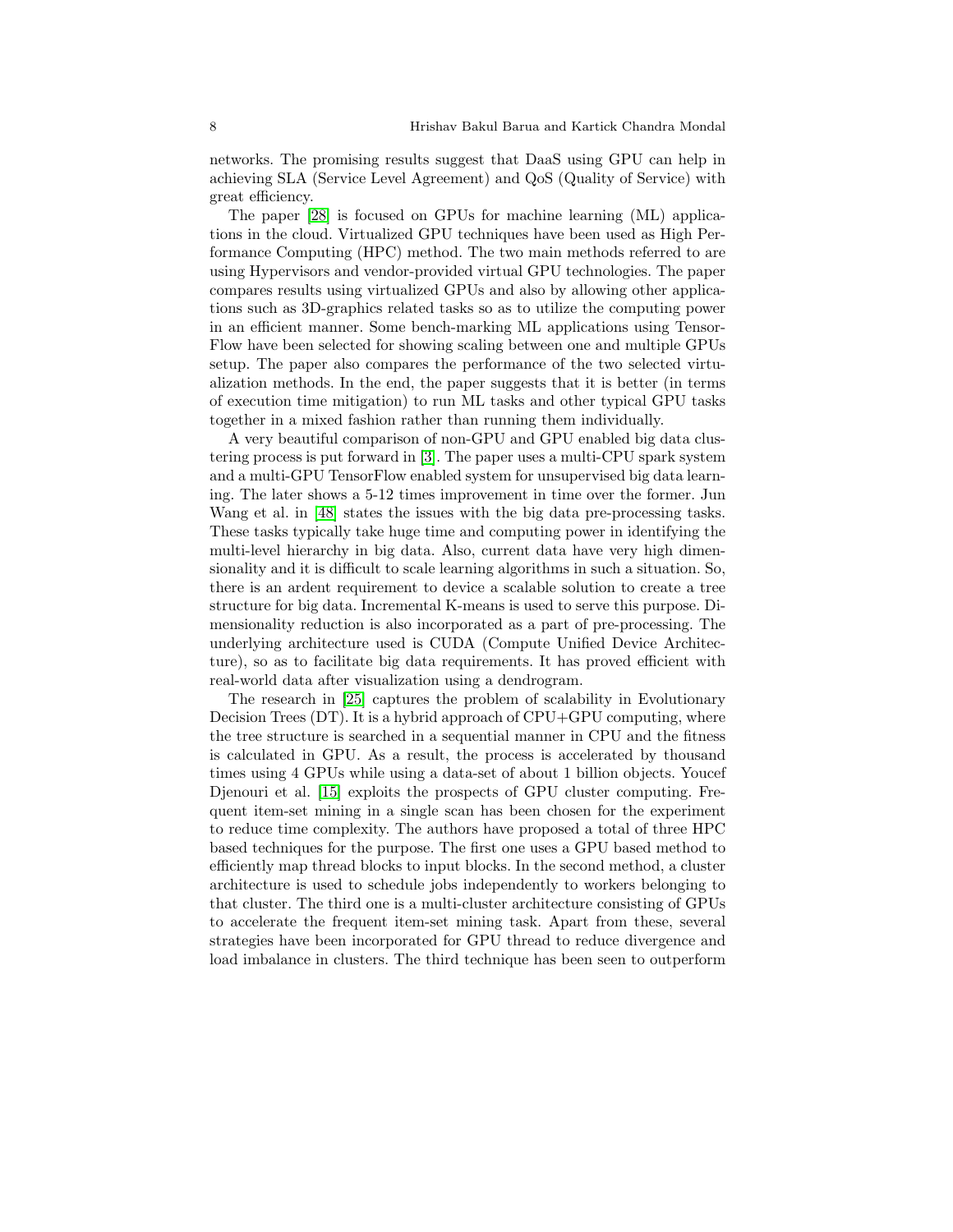the first and the second one in speedup parameters, specifically 350 times faster for low minimum support from big data perspective.

The paper [\[5\]](#page-18-4) puts up an interesting method of road traffic incident prediction using a huge amount of data with deep learning methods on GPU platforms. The deep learning method uses three different types of data: road traffic-related data, vehicle detector station, and incident data. These data are taken from California Department of Transportation (Caltrans) Performance Measurement System (PeMS). The research published in [\[13\]](#page-19-6) focuses on the utility of big data mining on the Internet of Things (IoT) related applications. The authors have used a GPU-aware architecture using Histogrambased segmentation of moving objects. The method takes into account the pixel oriented approach pertaining to GPUs (called pixHMOS gpu). The experimentation has proved the efficacy of this technique bridging the gaps of computational bottleneck often associated with IoT based systems for big data processing and mining.

Patryk Orzechowski et al. [\[34\]](#page-20-5) gives an efficient bi-clustering method for high volume big data using GPUs. Evolutionary search-based bi-clustering (EBIC) has been implemented successfully using multi-GPUs for achieving high scalability. The applicability of this method can be found in RNAsequencing related experiments. The paper [\[18\]](#page-19-7) uses CUDA enabled GPUs for performing complex binary bi-clustering in data mining applications. The authors present CUBiBit to accelerates the binary bi-clustering tasks by using CPUs and GPUs and CUDA architectures. The experimental results depict its amazing speedup of 116 compared to the current method BiBit having 16 CPU cores and three NVIDIA K20 GPUs. GPU based CUDA processing architectures for spatial data mining is discussed in [\[33\]](#page-20-6). The spatial data here consists of spatial and non-spatial attributes. So, it is difficult to process and mine such data with general processors or even parallel processing units. The author has proposed a CUDA based architecture for the same where the experiments have been conducted on TIGER/Line data from US census. The results have displayed the superiority of this technique for spatial data mining applications.

# <span id="page-8-0"></span>1.4 Approximate Computing (AC) and Cloud Big Data Analytics

Approximate computing or In-exact computing is a technique for trading off result accuracy with speed and energy. It has been successfully used in many domains ranging from machine learning to financial data analysis. Big data is a very strong and important target for AC as big data doesn't always require exact analytics output but needs a summary of the output. Losing a few data items of big data while performing analytics will not impact the final result of mining and analytics. A very small change in the data often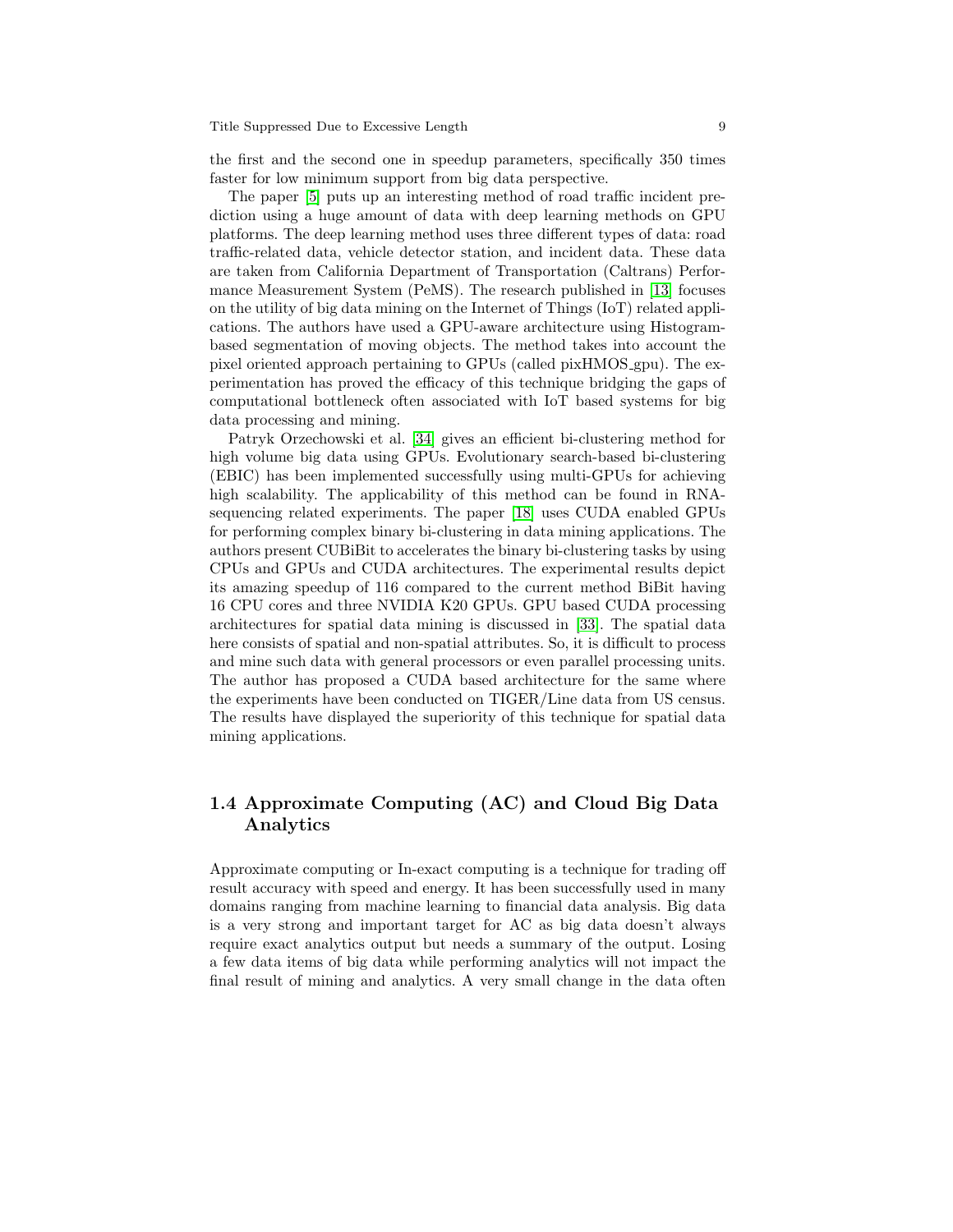doesn't have the caliber to change the meaning of the predicted value or shift its importance [\[32\]](#page-20-0). Some recent articles [\[32,](#page-20-0) [7\]](#page-19-2) state the techniques and applications of AC used in big data and machine learning perspective in the cloud and related distributed platforms. The remainder of this section discusses the usage and applications of AC in big data mining and machine learning in cloud environments. Figure [1.3](#page-9-0) gives an idea of the architecture for using AC techniques atop cloud data mining or analytics frameworks. The major techniques are task/job skipping, memoization and memory skipping. Data sampling can also be applied to cut down unnecessary data and use only a small subset of it for further processing without much change in the mining output.



<span id="page-9-0"></span>Fig. 1.3 The general architecture for using AC in Cloud Big Data Analytics.

Shuai Ma et al. [\[31\]](#page-20-7) puts forward the case of big data analytics and its applications in today's world. Big data analytics need huge computational and storage power. To harness the optimal solutions from big data it is necessary that a huge amount of computing is devoted. But in that case, the efficiency of the systems may degrade as the data increases. So, if the optimal solution is replaced with some "good enough" solution which is acceptable than it is a desirable situation for all. Techniques such as approximate query processing and data approximations are being employed in big data analytics. Basically, the query approximation technique has been used in pattern matching in graphs, compression of trajectory and computations of dense sub-graph. Moreover, the data compression technique has been used successfully in shortest path computation, network anomaly detection and link prediction in graphs for social media analytics.

Barua et al. [\[6\]](#page-19-8) have proposed a method using loop perforation technique of AC in association rule mining. The new approach cuts down the execution time of the mining task with a loss of accuracy in finding the rules which is acceptable in case of big data volumes. This method can be implemented in parallel systems such as a cloud to attain more efficiency and performance improvement. In [\[4\]](#page-18-5), authors address the issue of dependency on big data mining results on data variety and its impact on using AC. Using AC when the data is big but variety is low is a trivial task as per the techniques available nowadays such as sampling, memoization and task skipping, etc. But the same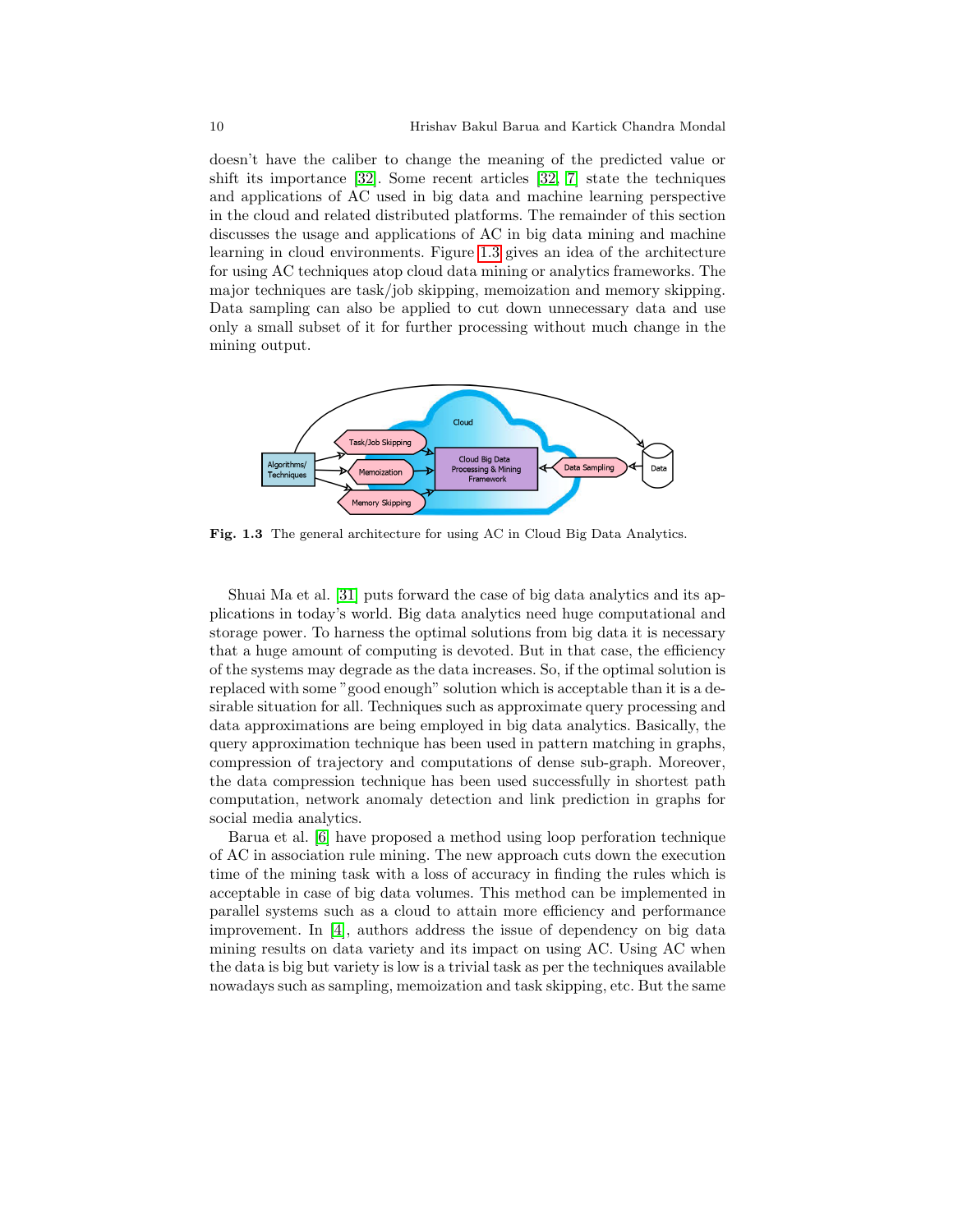thing, if used in high variety big data sets, can be disastrous as skipping data from a certain part of such big data may skip a whole lot of a variety from it causing unacceptable results. So, the paper [\[4\]](#page-18-5) has proposed Gapprox, which is a data variety aware system for approximate computing. The method used is a sampling technique after clustering the data into relevant buckets using intra/inter-cluster distance. The size of the blocks and samples are optimized for Quality of Result and acceptable confidence and error bound. The experimental results show that it outperforms ApproxHadoop [\[17\]](#page-19-9) by 17x speedup and Sappox [\[53\]](#page-21-5) by 8x with 5% error tolerance by a user with 95% confidence.

The authors of [\[17\]](#page-19-9) have put forward an approximate version of the mapreduce paradigm (ApproxHadoop) using task skipping or dropping and data sampling methods. The error bounds for various map-reduce programs have been theoretically determined using statistical formulas. The major applications targeted are data analytics, scientific computation, and machine learning. The speedup achieved is about  $32x$  if the user is ready to tolerate an error of 1% having 95% confidence.

Xuhong Zhang et al. [\[53\]](#page-21-5) have put forward an approximation method for arbitrarily chosen sub-data-sets from large data-sets. Generally, if the sub-data-sets are uniformly distributed, sampling works pretty well. But for unevenly distributed sub-data-sets the sampling efficiency is very low resulting in poor accuracy in the estimation. For this reason, a distribution-aware method is required. The logical partition of a data-set having sub-data-sets is examined for occurrences. This information is used for online sampling. Hadoop is used to implement this method called Sapprox. The results show that it is 20x times faster than its precise version.

A novel approach to approximate computing using a neural network (NN) architecture is presented in [\[35\]](#page-20-8). The said NN architecture is a combination of two NNs, one being the approximator and another is the predictor. The approximator gives us the approximate version of the results. The predictor does the quality check by determining whether the input data is eligible for approximation for a given output accuracy requirement for any application. It is not easy to create such a combined NN having two different NNs as there will be coordination issues and different optimization objectives. So, AXNet is a combination of approximator NN and predictor NN to create a new holistic NN having end-to-end trainable capabilities. Multi-task learning is being used in AXNet to find a better and higher number of approximable candidate samples. The error due to approximation is minimized and training cost is mitigated too. The experimentation with this novel NN architecture shows its efficacy in reducing training time and determining approximable samples.

The usage of Spiking Neural Networks (SNNs) for data-intensive applications such as analytics and vision is discussed in [\[44\]](#page-21-6). It is difficult to find adequate compute and storage power for large scale SNNs. Hence, the paper proposes AxSNN atop the already proposed parallel version of the same. It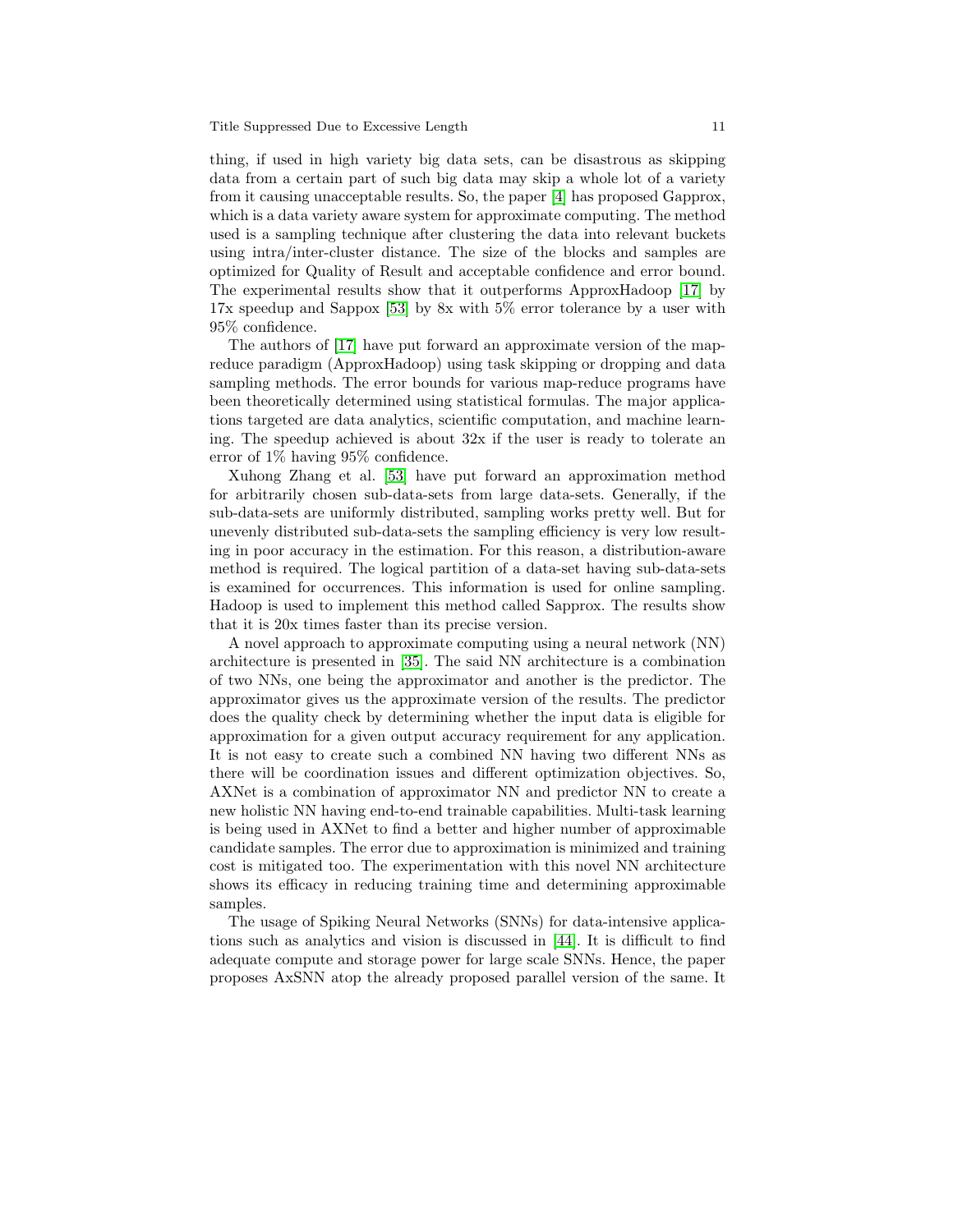is being used to improve the computational efficiency of SNNs in general. SNNs work with inputs and outputs of neurons which are generally represented as time series of spikes. The internal states of a neuron are updated by spikes at the output of a neuron which is connected to it. AxSNN leverages the notion of approximate computing by skipping neuron updates triggered by spikes considering that it has minimum impact on the quality of output. This is done to improve the computing energy and memory efficiency. Parameters that are considered for approximating neurons are average spiking rates, current internal states of neurons and the weights of synaptic connections. Approximate computing on a neuron is attained by making it sensitive to a subset of its inputs and sending spikes to a subset of its outputs. The overall system is monitored and approximation modes are updated such as the energy savings are optimized and quality loss is minimum. It has been tested in the form of hardware and software implementations both. These have been tested in many image recognition applications and it achieves 1.4- 5.5x reduction in operations. It is equivalent to a 1.2-3.7x reduction in energy approximately in hardware and software implementations without any loss of output.

The paper [\[19\]](#page-19-10) puts forward a method for approximating Convolution Neural Networks (CNNs) for image processing, big data analytics, computer vision, mining, AI and ML related applications. The paper proposes a systematic method for checking the error tolerance characteristics of a deep CNN and determine the parameters from the set of parameters which can be targeted to improve speed of the network in the inference stage. The idea is to cut down the filters as per their significance in a convolution layer. This enables a trade-off between output quality and speedup.

Authors in [\[43\]](#page-21-7) give us a methodology for introducing efficient approximate computing in Recurrent Neural Networks (RNNs) - Long Short Term Memory (LSTM). LSTMs are generally used for text generation, speech recognition, and related application areas. Generally, such applications in a big data perspective can be computation-intensive in nature. It is difficult to address such issues with distributed, parallel cloud computing setups. To overcome these constraints, the authors have proposed AxLSTM (Approximate LSTM). AxLSTM is being used in sequence-to-sequence learning using TensorFlow deep learning framework. It achieves a speedup of about 1.31x maximum with no loss of accuracy of output and 1.37x speedup when acceptable reductions in output quality are permitted.

Do Le Quoc et al. [\[36\]](#page-20-9) puts forward a data analytics system for stream processing with privacy preservation. PRIVAPPROX is a system which gives us a low latency stream analytics with proper privacy preservation for users. There are many features of this framework, but the most important one being the ability to determine the optimum trade-offs between output quality with minimizing error and the execution cost. It is also reported to have the ability to do real-time stream analytic using distributed system setups. The main idea of this framework is the combination of sampling and randomized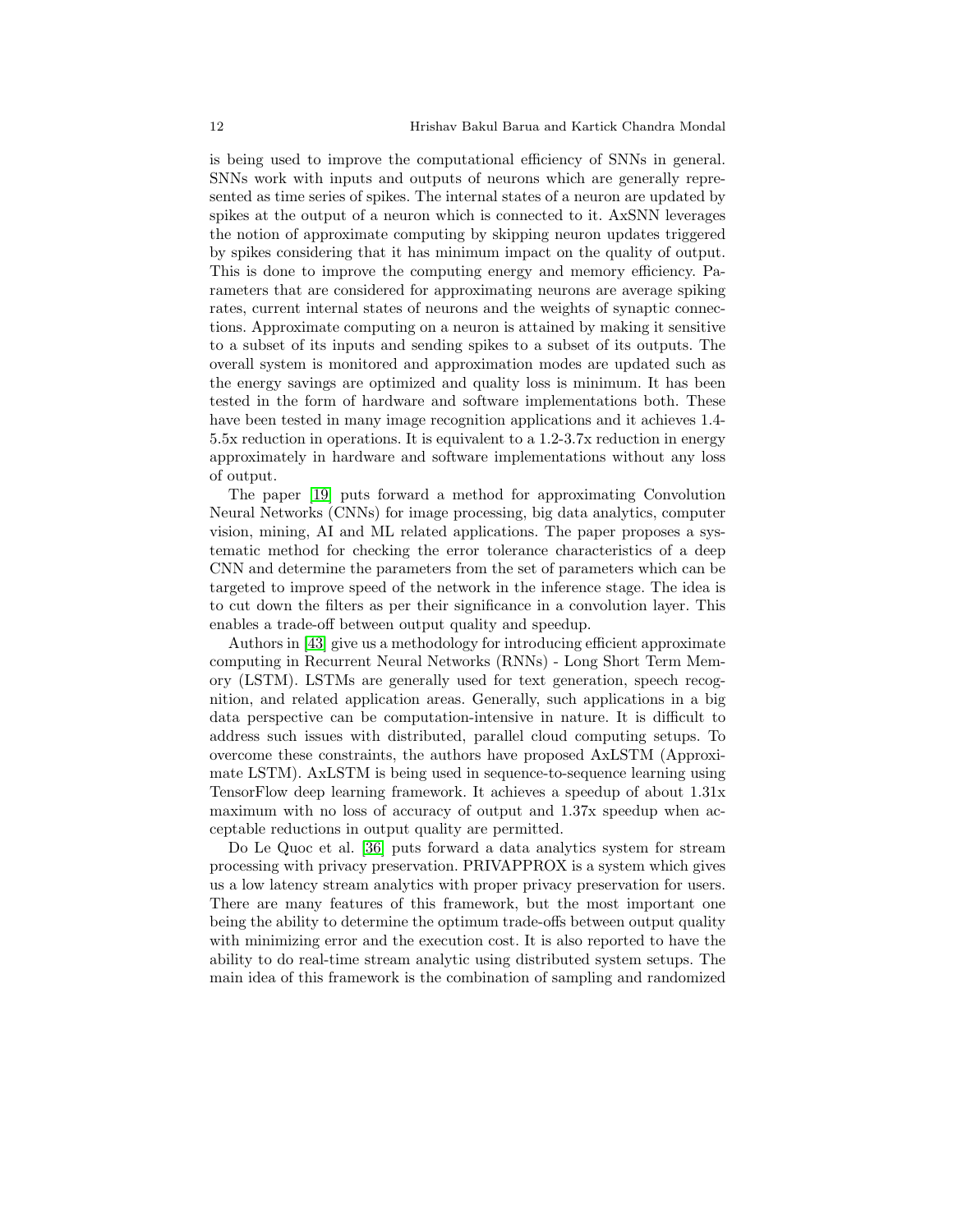response. Due to this combination of two unique features, it is a system with high privacy for users and high performance in terms of execution time and energy savings.

The article [\[37\]](#page-20-10) aims at presenting a stream processing system with less computation and response time achieved by AC. The authors have also taken care of error bounds so that the system does not fail with excessive approximation. The algorithm is designed in such a way that it can be used with Apache Spark batched Streaming and pipeline based Apache Flink as well. StreamApprox is the full prototype of the described system atop Apache Spark Streaming and Apache Flink. The experimentation on real-world case studies shows that it has a speedup of at least 1.2x and a maximum of 3x compared to the classical counterparts.

The paper [\[50\]](#page-21-8) targets approximate computing for stream analytics in real-time for IoT devices. The paper proposes APPROXIOT which employs an online hierarchical classified reservoir sampling technique that produces approximate output with defined error bounds. Edge computing resources are being used to realize this technique. Apache Kafka is being used as the underlying framework to implement this method. A set of real-world case studies have been used for evaluation, which shows that it attains a speedup of 1.3x-9.9x when the sampling fraction is being changed from  $80\%$  to  $10\%$ .

The work in [\[27\]](#page-20-11) gives a data analytics method for incremental approximate computing. Incremental computing is based on memoization of intermediate results in a multi-step process where the intermediate output is memorized for sub-computations. AC means skipping jobs or tasks or sampling huge data-sets into sub-data-sets for efficient use. The paper explores these two methods by designing a sampling algorithm that selects samples on the basis of memoized data from previous runs. It is based on a selfadjusting computation that produces output with error bounds. It is termed as IncApprox and is based on the Apache Spark Streaming framework. The experimentation on real-world case-studies confirms the system to have used incremental and approximate computing delivering high-efficiency benefits.

# <span id="page-12-0"></span>1.5 Quantum Computing (QC) and Cloud Big Data Analytics

The concept of Quantum computing [\[39,](#page-20-12) [14,](#page-19-11) [30\]](#page-20-13) emerged in 1980. The first quantum mechanical model was described by Paul Benioff, showing that theoretically there is the full possibility of such a computer. The Quantum computing paradigm is not restricted to the two conventional states of a classical computer, i.e., '0' and '1'. A quantum computing setup can have a superposition of such states which are called qubits. Quantum computing has the ability to solve some computing-intensive problems in a much faster manner than their classical counterparts. The paper [\[45\]](#page-21-9) reviews the utility of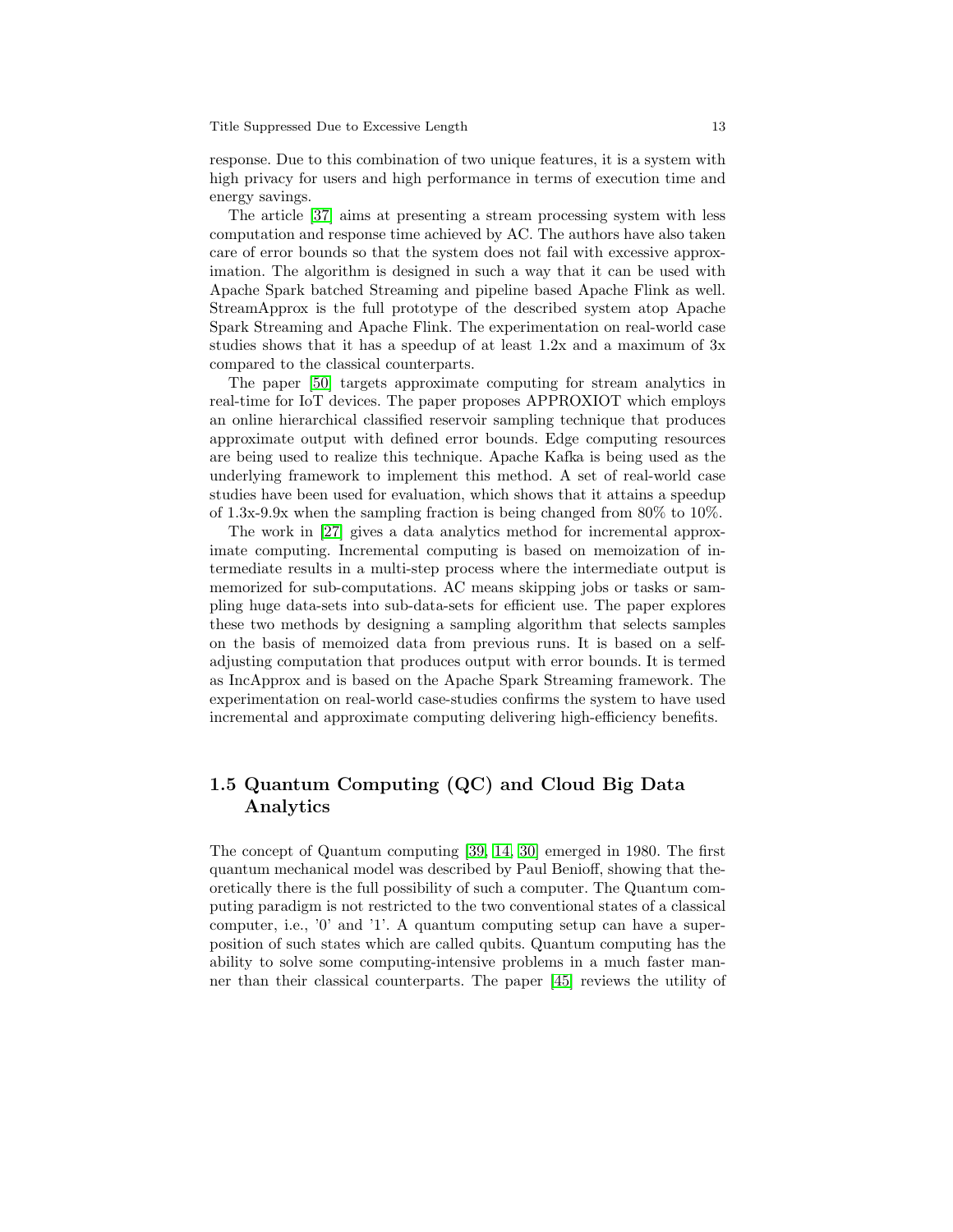quantum computing in big data processing and machine learning related applications and its current scenario in the research community. The paper discusses Quantum Artificial Neural Networks which we may call as QANN. It can speed-up the learning process of any conventional neural network by many folds. The use of quantum computing in supervised and unsupervised learning is being discussed. Big data analytics can be highly improved in terms of speed-up with the help of quantum computing. The paper also discusses the challenges and future prospects of quantum computing in machine learning and related fields.

The paper [\[42\]](#page-21-10) surveys the idea of implementing classical machine learning algorithms or their specific computation hungry sub-parts in quantum setups. Most of the stochastic methods can be designed in a way that it can be implemented in quantum systems. The paper gives a very clear picture of quantum machine learning and puts forward the high-level descriptions of the existing methods and techniques along with the low-level technicalities. The paper also comments on the future and research prospects of quantum learning theory. Figure [1.4](#page-13-0) conceptualizes the idea of QC accelerated mining and analytics in the cloud. The basic idea is the use of quantum algorithms on quantum machines in cloud setup which can concurrently access the data in hand for processing, analysis, integration and pattern detection.



<span id="page-13-0"></span>Fig. 1.4 The general architecture of using QC in Cloud Big Data Analytics.

The paper [\[10\]](#page-19-12) is a review article that speaks about the promises of quantum techniques to solve machine learning problems and data pattern mining applications more efficiently than classical systems. This is due to the fact that the quantum computing paradigm is ought to work in such a way that it can outperform classical systems in certain tasks specifically. The new field, that has been talked about in this article speaks about Quantum Machine Learning (QML) that is dedicated towards implementing quantum algorithms and techniques and softwares which can model machine learning systems and programs. But the real challenge in such a scenario is the hardware that can support quantum systems and software.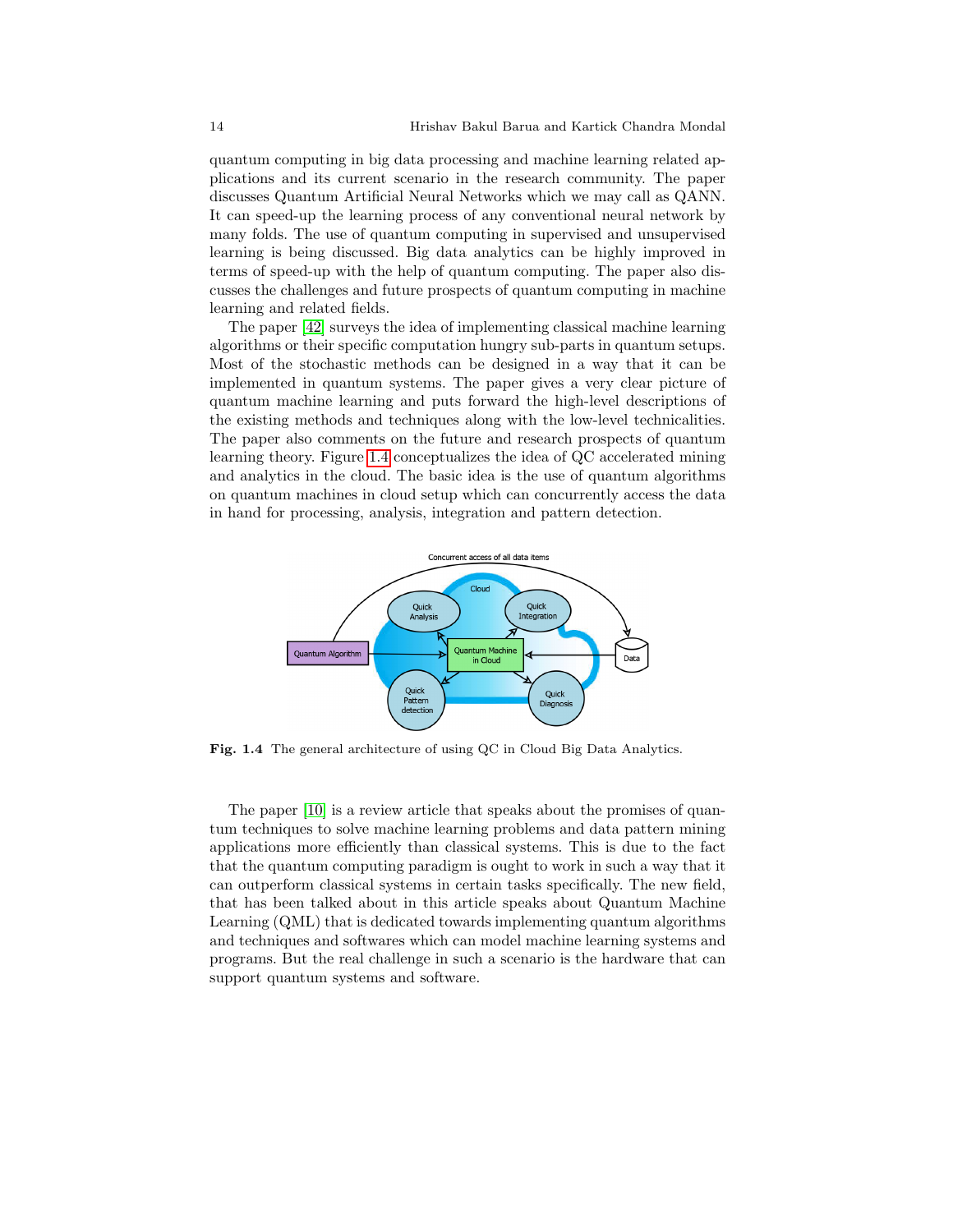#### Title Suppressed Due to Excessive Length 15

An idea about how quantum computing can be utilized for big data-related technologies is shown in [\[49\]](#page-21-11). Big data has seen a tremendous explosion in recent years and it is becoming bigger and bigger with each passing day. With such a situation it is not possible to rely simply on cloud resources such as parallelism, distribution, huge compute power and storage alone for the sake of better and efficient analytics. The main concept of quantum computing allows it to perform quantum parallelism and can be very fast as compared to classical systems even with cloud support. The paper discusses the Grover search algorithm. Quantum machine learning can be used to implement big data analytics through the eye of quantum computation. The paper discusses the main applications of quantum computation in data mining and related tasks.

Patrick Rebentrost et al. [\[38\]](#page-20-14) discuss the implementation of a supervised learning technique in quantum computing architecture. Support Vector Machine (SVM) has been chosen for this experiment and good results have been achieved. Generally, the SVM takes polynomial time complexity in a classical computer. It has been implemented in logarithmic time complexity in quantum setup displaying an exponential speedup in the process. This big data related SVM technique is based on the non-sparse matrix exponentiation technique. Another research work [\[20\]](#page-19-13) discusses the limitations of a machine learning problem considering SVM specifically. The feature space determination and its size are the real problems in machine learning and these need adequate attention. The quantum algorithms have quantum state spaces using entanglement and interference which are really large if compared to classical counterparts. The paper proposes algorithms on the basis of quantum state spaces which can be used as feature space for ML problems. The quantum variational classifier has a variational quantum circuit and the quantum kernel estimator can optimize a classical SVM by estimating the kernel function on the quantum setup.

In [\[41\]](#page-21-12) the prospects of quantum computing in pattern classification of big data have been discussed. The conventional machine learning algorithms can be enhanced in terms of performance using quantum information theories. The paper introduces the quantum pattern classification algorithm and its application in handwritten digit recognition from the MNIST data-sets. Article [\[40\]](#page-21-13) gives us a quantum version of K-nearest neighbors (QKNN) using a metric of Hamming distance. A quantum circuit is being created and implemented to calculate Hamming distances in testing samples and the feature vectors in the training set. The QKNN method achieves good performance in terms of complexity and also shows good classification accuracy. This method has proven itself to be better than many existing methods.

The paper [\[46\]](#page-21-14) discusses the idea of offloading a quantum machine learning task from a classical computer to a remote quantum computer with proper data privacy preservation methods implemented atop it. Distributed secure quantum machine learning (DSQML) is a method which is proposed to do the said job. It not only offloads ML tasks but also accesses remote data in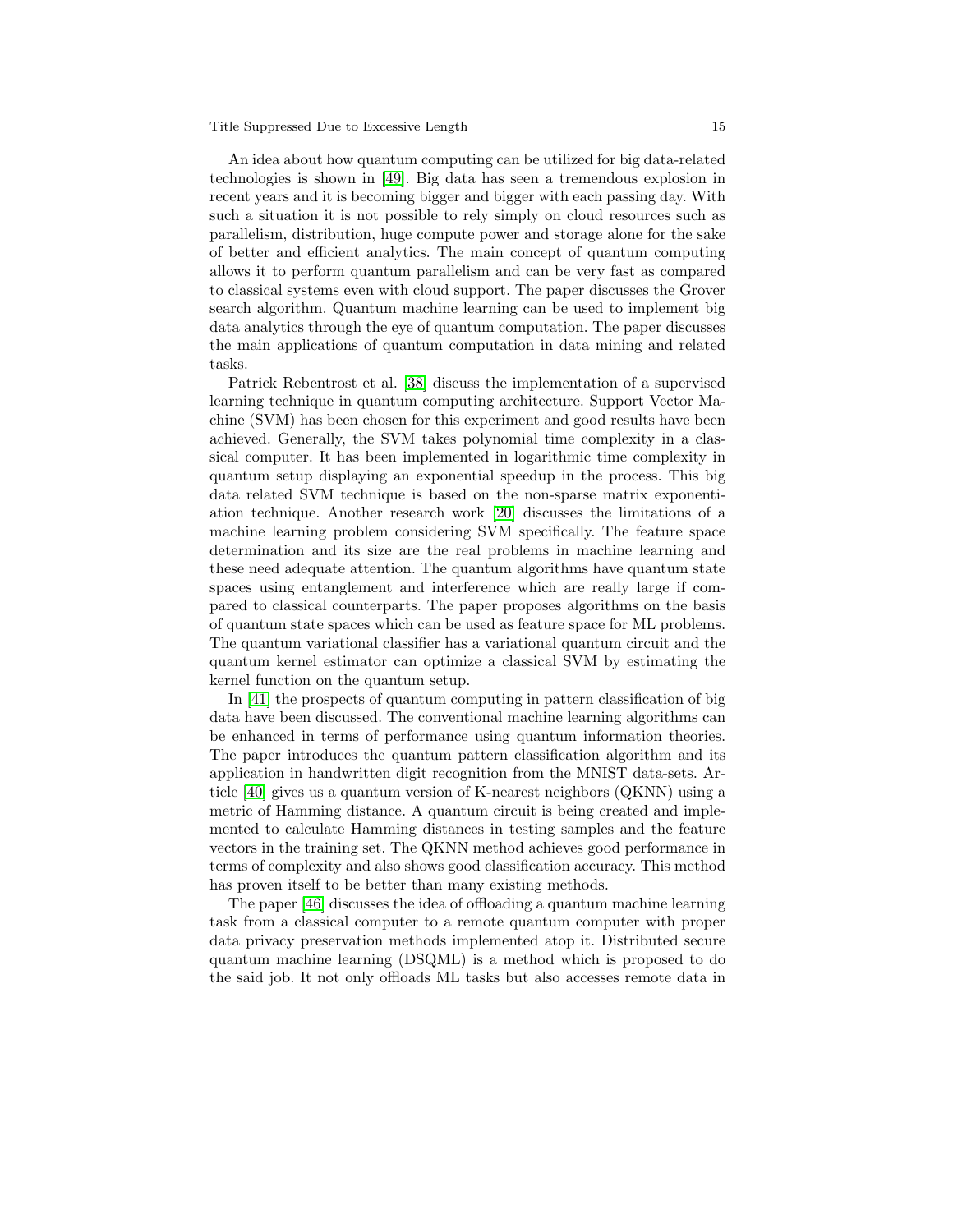the database server. A robust protocol is designed to prevent any eavesdropping or any hindrance in the learning process. The protocol is made for the classification of high dimensional vectors and can be a good candidate to be used in big data applications in the future.

Ashish Kapoor et al. [\[26\]](#page-20-15) state that the use of quantum computation methods can bring about a drastic improvement in the computational complexity of perceptron learning. The paper gives two algorithms, one uses quantum information processing and another shows that the mistake bound of classical computing can be improved by quantum computing. Zhaokai Li et al. [\[29\]](#page-20-16) show a quantum parallelism based machine learning algorithm to implement handwriting recognition. The quantum machine which is used for this experiment has a 4-qubit NMR test bench. In today's age of artificial intelligence and big data, such a quantum-based method could be very lucrative in the long run.

The paper [\[21\]](#page-19-14) gives us a quantum computing approach for image processing and computer vision-based applications like object detection. Object detection is one of the most important applications in many areas such as surveillance, robotics and many more. The research in this paper presents an automated object detection method using quantum techniques. The experimentation results have proved the supremacy of such a quantum-based algorithm in object detection accuracy which minimizes measurement errors in general.

Matthew C. Johnson et al. [\[24\]](#page-20-17) have proposed the marriage of quantum computing devices and distributed computing paradigms, which can be thought of as a service in the cloud as well. The system has APIs and data models for quantum computing. Some softwares are also in place for creating these quantum data models and compute them to get the relevant results from the quantum devices. This way the distributed computing paradigms can be made more effective for high performance by integrating quantum device into their setups.

#### <span id="page-15-0"></span>1.6 Discussions, Prospects and Future Trends

The chapter has categorized literature into three primary buckets for the three primary game-changing technologies. However, we want to have a better insight into the technologies and trends from the lens of big data, cloud data mining, and machine learning. We also commented on the future of the three technologies along with NPUs which have not been discussed extensively in the chapter like the other three.

The table [1.1](#page-16-0) gives us a first-hand list of all the literatures cited in this chapter on the basis of the discussed technologies for acceleration (GPU and QC) and greenness (AC) and application areas in cloud and related environments. It shows that GPU and AC have dominated the big data mining and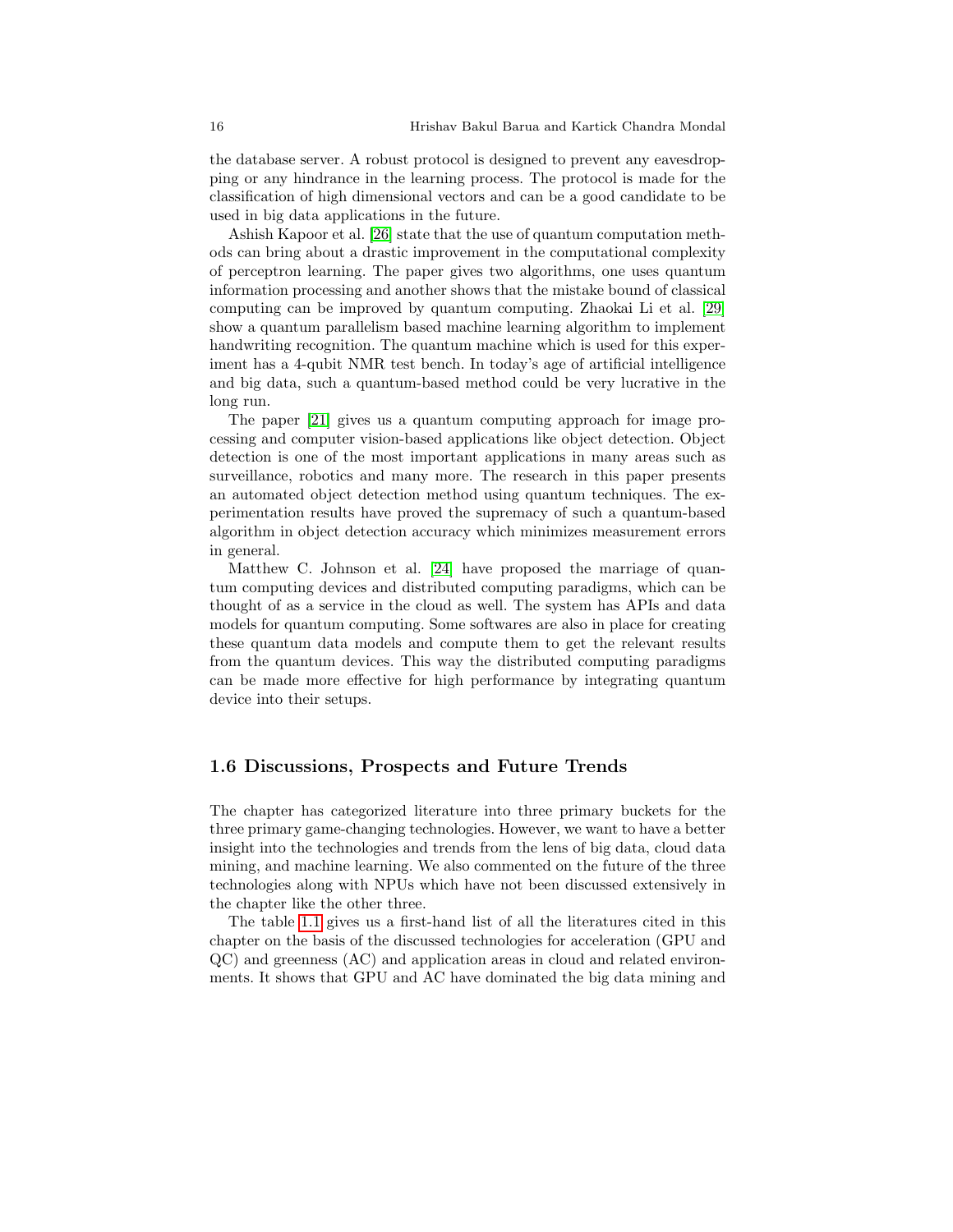analytic area in recent times as compared to machine learning. But, QC has more impact on machine learning than big data mining. So, a combination of these technologies can be thought of as new avenues for researchers to explore and architect frameworks and platforms for big data and machine learning.

<span id="page-16-0"></span>

|     | Technology used Application area | References                                                                      |
|-----|----------------------------------|---------------------------------------------------------------------------------|
| GPU | Big data mining                  | $[54], [47], [11], [9], [55], [22], [12], [23], [1],$                           |
|     |                                  | $[48]$ , $[25]$ , $[15]$ , $[13]$ , $[34]$ , $[33]$ , $[18]$                    |
|     | Machine learning $[9]$ ,         | $\lceil 5 \rceil$<br>[28]                                                       |
| AС  | Big data mining                  | $[32], [7], [37], [6], [17], [53], [4], [27], [36],$                            |
|     |                                  | 50,<br>$\left[31\right]$                                                        |
|     | Machine learning                 | [35]<br> 44                                                                     |
| QC  | Big data mining                  | $\sqrt{52}$ , $[45]$ ,<br> 40 ,  24 <br> 49                                     |
|     | Machine learning                 | $\overline{[52]}, \overline{[42]},$<br>[38], [41], [46], [20]<br>[49],<br> 10 , |
|     |                                  | [21], [24]<br>$[40]$ ,                                                          |

Table 1.1 A classification based on different technologies used for big data mining and machine learning in cloud

- Approximate Computing: AC has been instrumental in reducing time complexity for many cloud and non-cloud operations specifically for big data and machine learning applications. The different neural network architectures are the prime targets of AC in machine learning as seen in the literature. The targeted algorithms and tasks are stream processing, association rule mining, map-reduce paradigm, Hadoop ecosystem, spark framework, streaming data analytic, spiking neural networks, convolution neural networks, Kafka framework, real-time analytic, recurrent neural networks, and long short term memory. The common thing seen in this technology is that it can considerably accelerate the analytics, mining or learning process with energy savings to a great extent. The error bound is also taken care of by various statistical models and allowable to a safe extent. In the future, researches can be focused on implementing approximate computing services in cloud setups, AxCaaS- Approximate Computing as a Service [\[7\]](#page-19-2). One more area to give focus can be from big data and machine learning perspective, by creating approximate computing facilitated big data analytic platforms or services in cloud.
- Accelerated GPU: GPUs have been a powerful hardware tool for acceleration in any cloud-based cluster systems or even in a standalone system. Generally they are used for multimedia computing and video/image processing applications. But, researchers argued that they can be of great help in general-purpose computing too. Hence, we have a different class of GPUs called GPGPUs or General Purpose GPUs. The different services and algorithms targeted by GPUs are graph processing and mining, large scale data mining, map-reduce paradigm, GPU based Data as a service (DaaS) in the cloud, real-time data analytics, neural networks, self-organizing maps, clustering, machine learning in 3D graphics, spark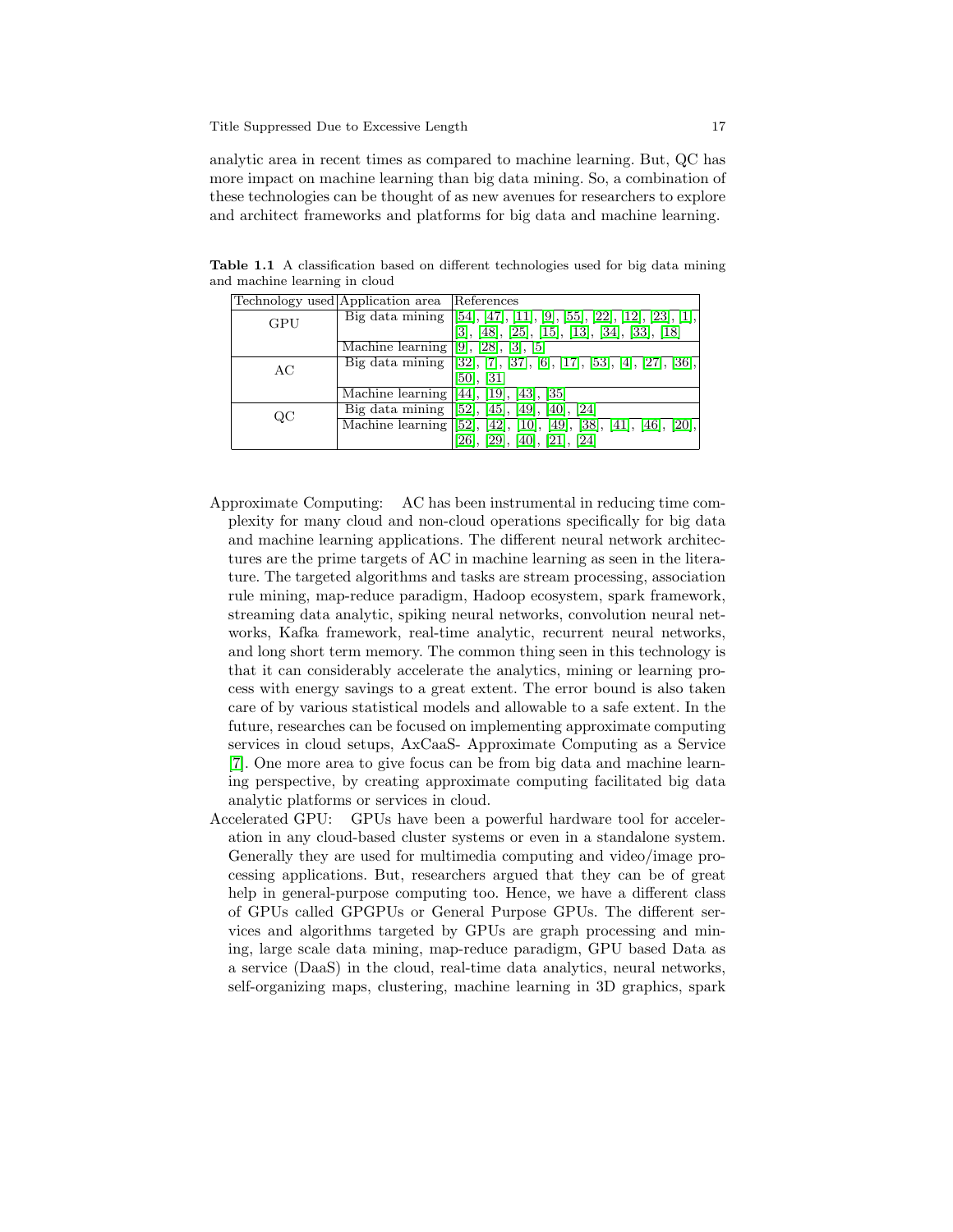framework, TensorFlow system, unsupervised learning, k-means, decision trees, deep learning, data fusion, bi-clustering, and bio-informatics. The surveyed literature in this chapter tells that graph processing and mining is the most suitable candidate for implementing GPU based acceleration. The main three concerns of big data analytics and related technologies are big volume, big velocity, and big variety and GPUs are capable of taking care of all these three elements of big data efficiently. The main advantage of GPUs can be stated as the achievement of service level agreements and quality of service in cloud-based systems. Here big data is being harnessed as workflows by various users. So, we want to suggest GPU as a service specifically for big data scenarios (BD-GPUaaS) and machine learning in GPU as a service (ML-GPUaaS) in the cloud for advanced machine learning techniques such as deep learning.

- Quantum Computing: QC is in the focus light for the last few years in many domains of computing and the major reason is its speed of computing some of the conventional things in an un-imaginable manner compared to classical counterparts. Quantum computing has been proposed by many researchers for big data and machine learning related computations. Quantum computing has been widely used to implement machine learning techniques in general. The theory of quantum learning and information processing has been well crafted to suit the requirements of these applications. The various targeted areas are artificial neural networks, support vector machine, pattern classification, k-nearest neighbors, object detection and recognition. Some literatures also talk about quantum computing in a distributed environment such as cloud. There they can offload quantum computing-related tasks to quantum computers and other tasks can be done in the in-house system itself. We want to suggest quantum computing as a service for big data and machine learning for the future. QCaaS has been mentioned in the paper [\[8\]](#page-19-0) and we hope that it can be a good platform for the researches to conduct fruitful researches on big data and machine learning. We can also think about BD-QCaaS and ML-QCaaS for big data and machine learning in the future to achieve acceleration and performance improvement in the future.
- Neural Processing Unit: We would also like to give a possible future thought on a new technology that can be used in this respect specifically in machine learning. The rise of neural and AI accelerators or Neural processing units (NPUs) are in the process. The neural accelerators [\[32,](#page-20-0) [16,](#page-19-15) [51\]](#page-21-15) are best suited for neural network computations for machine vision, big data processing and learning from a huge amount of data. The application areas can be robotics, IoT and data-intensive computations at the edge/fog devices. So, we strongly recommend this technology to be actively researched and implemented in cloud-based systems for big data mining and machine learning. The neural accelerators for AI applications are inherently built to approximate the regions of code by changing them to neural models. So, indirectly these accelerators are using the AC paradigm and researchers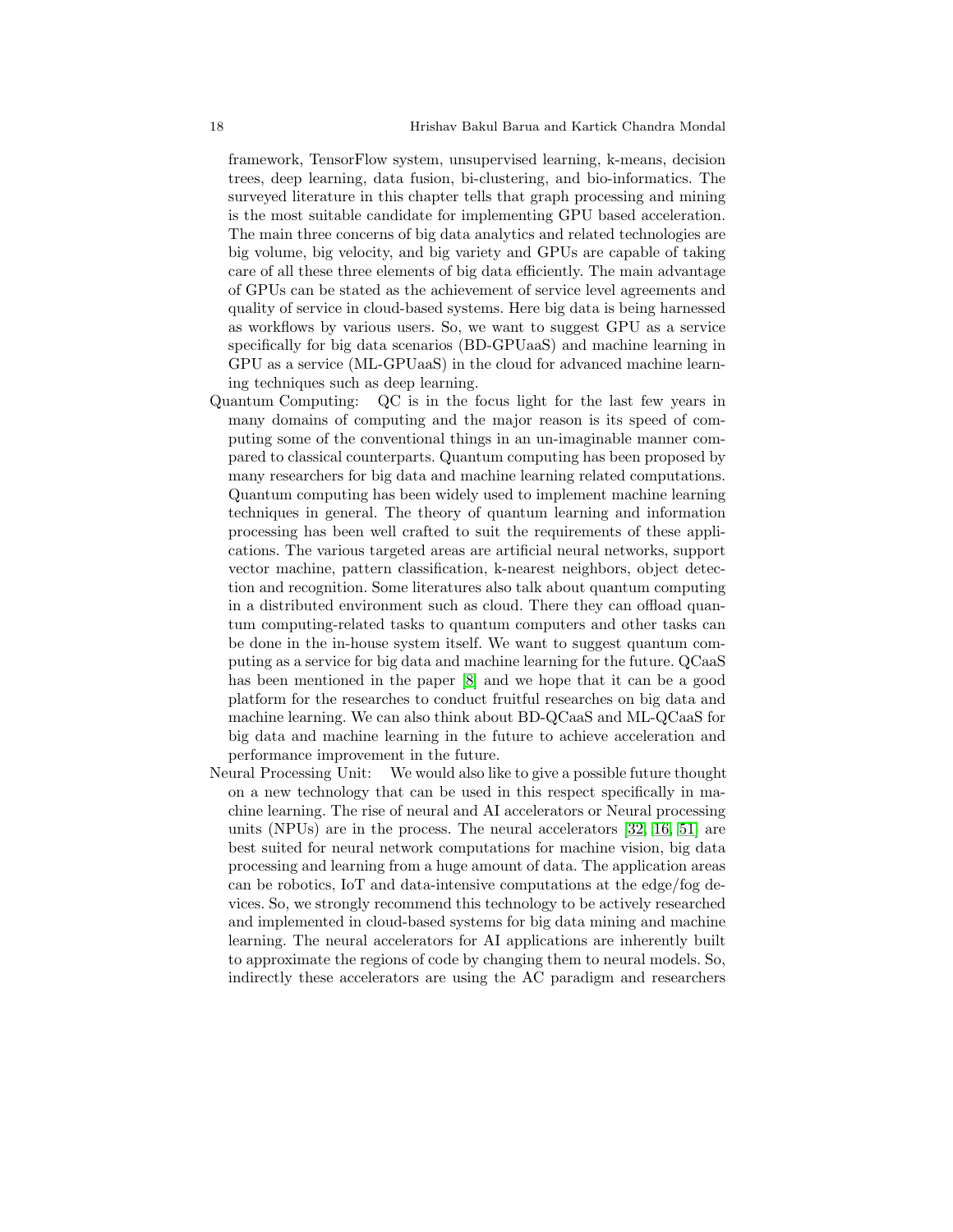who are working with AC currently can also look into this new area of research and development from big data and machine learning perspective.

# <span id="page-18-1"></span>1.7 Conclusions

This chapter provides a very concise and lucid depiction of some of the recent technologies which can enhance the cloud or related high-performance computing models. This will support the efficiency issue of big data mining and analytics or machine learning-related tasks. The chapter gives a generic overview of data mining from a big data perspective. We have defined big data as an entity consisting of 4Vs (volume, velocity, variety, and veracity) but on a larger scale. The Cloud computing paradigm is being used successfully for the last decade to facilitate big data analytic and mining, to bring efficiency and performance in the entire analytic process. Existing surveys and researches have conveyed that having cloud resources at our disposal does not help in achieving the maximum speedup and complexity benefits in terms of big data. We have identified three future technologies to solve this situation in a cloud platform. Two major kinds of performance aware technologies are identified such as Greenness and Acceleration in computation. Under the umbrella of green computing, we chose approximate computing (AC) and within acceleration, we have chosen GPU based acceleration and Quantum computing (QC) based performance acceleration. We have also shown that Neural Processing Units (NPUs) can also prove beneficial for big data and machine learning process acceleration for future generation cloud systems.

# References

- <span id="page-18-2"></span>1. John Olorunfemi Abe and Burak Berk Ustundaug. A data as a service (daas) model for gpu-based data analytics. arXiv preprint arXiv:1802.01639, 2018.
- <span id="page-18-0"></span>2. Giovanni Acampora. Quantum machine intelligence. https://www.springer.com/journal/42484, 2019, 2020. [Online; accessed 25-Sep-2020].
- <span id="page-18-3"></span>3. Widiarto Adiyoso, Adila Krisnadhi, Ari Wibisono, Sumarsih Condroayu Purbarani, Anindhita Dwi Saraswati, Annissa Fildzah Rafi Putri, Ibad Rahadian Saladdin, and S Reyneta Carissa Anwar. Time performance analysis of multi-cpu and multi-gpu in big data clustering computation. In 2018 International Workshop on Big Data and Information Security (IWBIS), pages 113–116. IEEE, 2018.
- <span id="page-18-5"></span>4. Hossein Ahmadvand, Maziar Goudarzi, and Fouzhan Foroutan. Gapprox: using gallup approach for approximation in big data processing. Journal of Big Data, 6(1):20, 2019.
- <span id="page-18-4"></span>5. Muhammad Aqib, Rashid Mehmood, Ahmed Alzahrani, and Iyad Katib. Inmemory deep learning computations on gpus for prediction of road traffic in-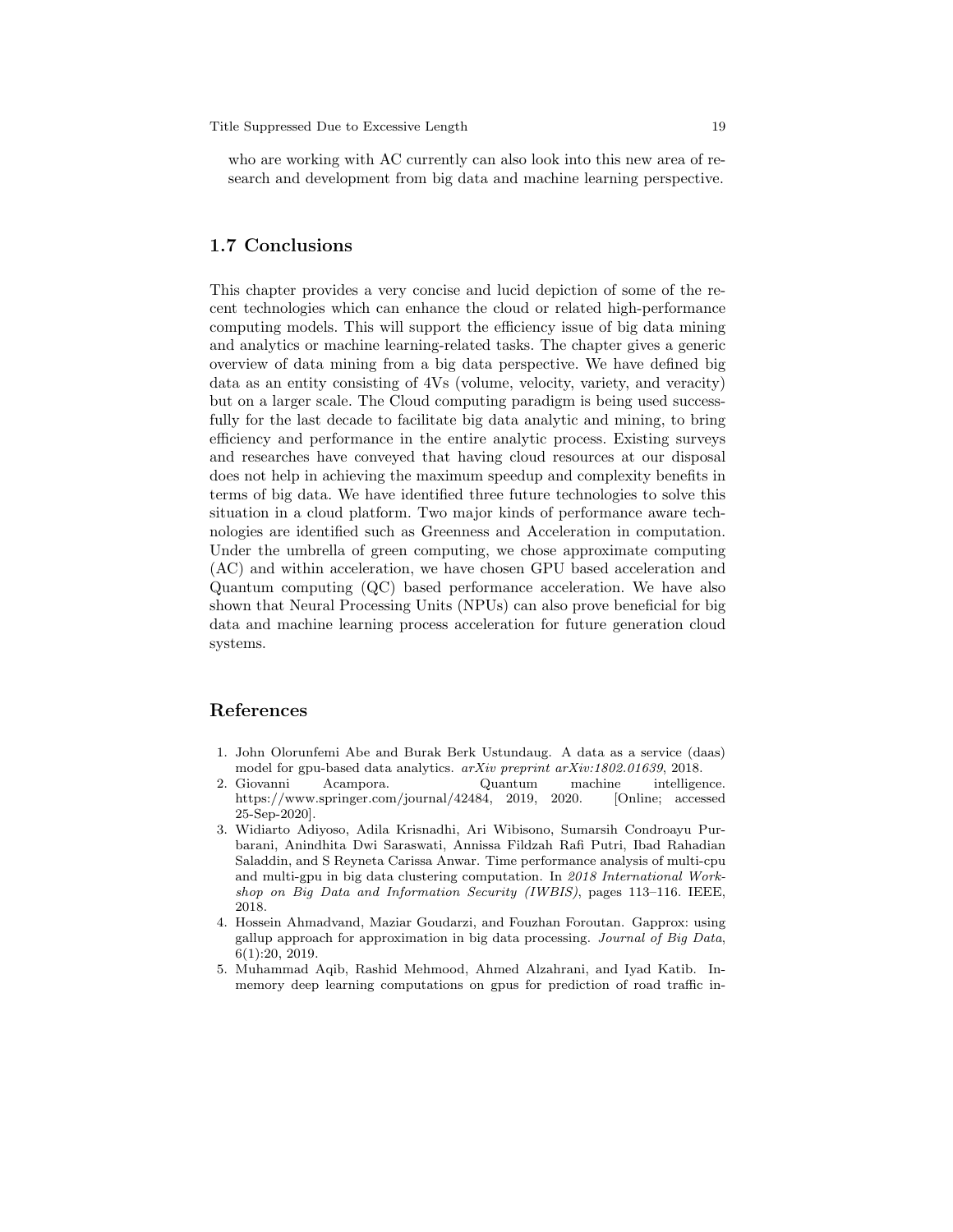cidents using big data fusion. In Smart Infrastructure and Applications, pages 79–114. Springer, 2020.

- <span id="page-19-8"></span>6. Hrishav Bakul Barua and Kartick Chandra Mondal. Green data mining using approximate computing: An experimental analysis with rule mining. In 2018 International Conference on Computing, Power and Communication Technologies  $(GUCON)$ , pages 115–120. IEEE, 2018.
- <span id="page-19-2"></span>7. Hrishav Bakul Barua and Kartick Chandra Mondal. Approximate computing: A survey of recent trends—bringing greenness to computing and communication. Journal of The Institution of Engineers (India): Series B, pages 1–8, 2019.
- <span id="page-19-0"></span>8. Hrishav Bakul Barua and Kartick Chandra Mondal. A comprehensive survey on cloud data mining (cdm) frameworks and algorithms. ACM Computing Surveys  $(CSUR), 52(5):1-62, 2019.$
- <span id="page-19-1"></span>9. K Bhargavi and B Sathish Babu. Accelerating the big data analytics by gpu-based machine learning: A survey. In International Symposium on Sensor Networks, Systems and Security, pages 63–83. Springer, 2017.
- <span id="page-19-12"></span>10. Jacob Biamonte, Peter Wittek, Nicola Pancotti, Patrick Rebentrost, Nathan Wiebe, and Seth Lloyd. Quantum machine learning. Nature, 549(7671):195– 202, 2017.
- <span id="page-19-3"></span>11. Alberto Cano. A survey on graphic processing unit computing for large-scale data mining. Wiley Interdisciplinary Reviews: Data Mining and Knowledge Discovery, 8(1):e1232, 2018.
- <span id="page-19-4"></span>12. Yi Chen, Zhi Qiao, Spencer Davis, Hai Jiang, and Kuan-Ching Li. Pipelined multi-gpu mapreduce for big-data processing. In Computer and Information Science, pages 231–246. Springer, 2013.
- <span id="page-19-6"></span>13. Alfredo Cuzzocrea and Enzo Mumolo. A novel gpu-aware histogram-based algorithm for supporting moving object segmentation in big-data-based iot application scenarios. Information Sciences, 496:592–612, 2019.
- <span id="page-19-11"></span>14. Vasil S Denchev and Gopal Pandurangan. Distributed quantum computing: A new frontier in distributed systems or science fiction? ACM SIGACT News, 39(3):77–95, 2008.
- <span id="page-19-5"></span>15. Youcef Djenouri, Djamel Djenouri, Asma Belhadi, and Alberto Cano. Exploiting gpu and cluster parallelism in single scan frequent itemset mining. Information Sciences, 496:363–377, 2019.
- <span id="page-19-15"></span>16. Hadi Esmaeilzadeh, Adrian Sampson, Luis Ceze, and Doug Burger. Neural acceleration for general-purpose approximate programs. In 2012 45th Annual IEEE/ACM International Symposium on Microarchitecture, pages 449–460. IEEE, 2012.
- <span id="page-19-9"></span>17. Inigo Goiri, Ricardo Bianchini, Santosh Nagarakatte, and Thu D Nguyen. Approxhadoop: Bringing approximations to mapreduce frameworks. In Proceedings of the Twentieth International Conference on Architectural Support for Programming Languages and Operating Systems, pages 383–397, 2015.
- <span id="page-19-7"></span>18. Jorge González-Domínguez and Roberto R Expósito. Accelerating binary biclustering on platforms with cuda-enabled gpus. Information Sciences, 496:317–325, 2019.
- <span id="page-19-10"></span>19. Muhammad Abdullah Hanif, Rehan Hafiz, and Muhammad Shafique. Error resilience analysis for systematically employing approximate computing in convolutional neural networks. In 2018 Design, Automation & Test in Europe Conference  $\ensuremath{\mathcal{B}}$  Exhibition (DATE), pages 913–916. IEEE, 2018.
- <span id="page-19-13"></span>20. Vojtěch Havlíček, Antonio D Córcoles, Kristan Temme, Aram W Harrow, Abhinav Kandala, Jerry M Chow, and Jay M Gambetta. Supervised learning with quantum-enhanced feature spaces. Nature, 567(7747):209–212, 2019.
- <span id="page-19-14"></span>21. Ling Hu and Qiang Ni. Quantum automated object detection algorithm. In 2019 25th International Conference on Automation and Computing (ICAC), pages 1–4. IEEE, 2019.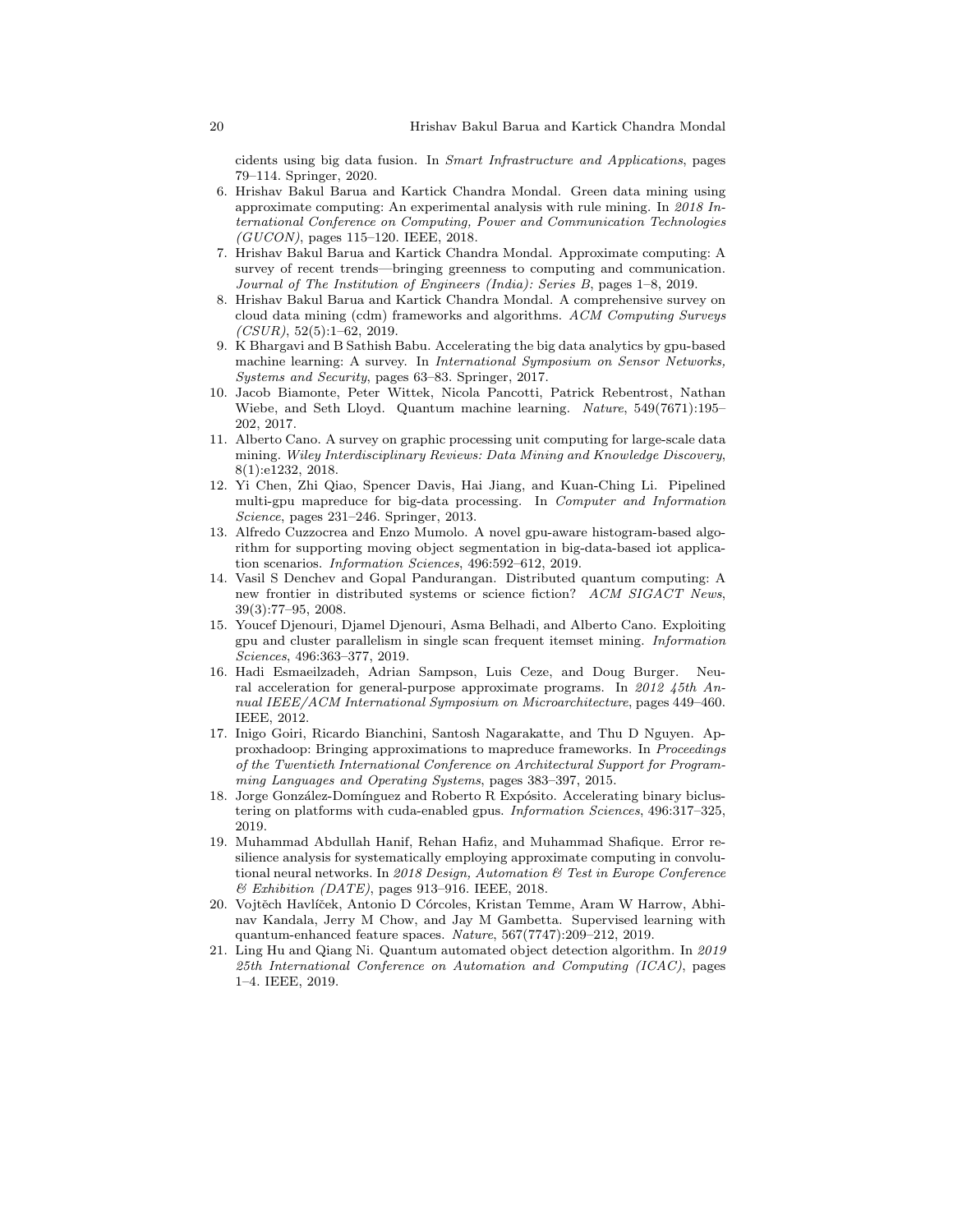- <span id="page-20-1"></span>22. Hai Jiang, Yi Chen, Zhi Qiao, Kuan-Ching Li, Wonwoo Ro, and Jean-Luc Gaudiot. Accelerating mapreduce framework on multi-gpu systems. Cluster Computing, 17(2):293–301, 2014.
- <span id="page-20-2"></span>23. Hai Jiang, Yi Chen, Zhi Qiao, Tien-Hsiung Weng, and Kuan-Ching Li. Scaling up mapreduce-based big data processing on multi-gpu systems. Cluster Computing, 18(1):369–383, 2015.
- <span id="page-20-17"></span>24. Matthew C Johnson, David AB Hyde, Peter McMahon, Kin-Joe Sham, and Kunle Tayo Oguntebi. Integration of quantum processing devices with distributed computers, November 19 2019. US Patent 10,484,479.
- <span id="page-20-4"></span>25. Krzysztof Jurczuk, Marcin Czajkowski, and Marek Kretowski. Multi-gpu approach for big data mining: global induction of decision trees. In Proceedings of the Genetic and Evolutionary Computation Conference Companion, pages 175– 176, 2019.
- <span id="page-20-15"></span>26. Ashish Kapoor, Nathan Wiebe, and Krysta Svore. Quantum perceptron models. In Advances in Neural Information Processing Systems, pages 3999–4007, 2016.
- <span id="page-20-11"></span>27. Dhanya R Krishnan, Do Le Quoc, Pramod Bhatotia, Christof Fetzer, and Rodrigo Rodrigues. Incapprox: A data analytics system for incremental approximate computing. In Proceedings of the 25th International Conference on World Wide Web, pages 1133–1144, 2016.
- <span id="page-20-3"></span>28. Uday Kurkure, Hari Sivaraman, and Lan Vu. Machine learning using virtualized gpus in cloud environments. In International Conference on High Performance Computing, pages 591–604. Springer, 2017.
- <span id="page-20-16"></span>29. Zhaokai Li, Xiaomei Liu, Nanyang Xu, and Jiangfeng Du. Experimental realization of a quantum support vector machine. Physical review letters, 114(14):140504, 2015.
- <span id="page-20-13"></span>30. Hoi-Kwong Lo, Tim Spiller, and Sandu Popescu. Introduction to quantum computation and information. World Scientific, 1998.
- <span id="page-20-7"></span>31. Shuai Ma and Jinpeng Huai. Approximate computation for big data analytics. arXiv preprint arXiv:1901.00232, 2019.
- <span id="page-20-0"></span>32. Ravi Nair. Big data needs approximate computing: technical perspective. Communications of the ACM, 58(1):104–104, 2014.
- <span id="page-20-6"></span>33. Byoung-Woo Oh. Parallel algorithm for spatial data mining using cuda. JOUR-NAL OF ADVANCED INFORMATION TECHNOLOGY AND CONVER-GENCE, 9(2):89–97, 2019.
- <span id="page-20-5"></span>34. Patryk Orzechowski and Jason H Moore. Ebic: a scalable biclustering method for large scale data analysis. In Proceedings of the Genetic and Evolutionary Computation Conference Companion, pages 31–32, 2019.
- <span id="page-20-8"></span>35. Zhenghao Peng, Xuyang Chen, Chengwen Xu, Naifeng Jing, Xiaoyao Liang, Cewu Lu, and Li Jiang. Axnet: Approximate computing using an end-to-end trainable neural network. In Proceedings of the International Conference on Computer-Aided Design, pages 1–8, 2018.
- <span id="page-20-9"></span>36. Do Le Quoc, Martin Beck, Pramod Bhatotia, Ruichuan Chen, Christof Fetzer, and Thorsten Strufe. Privacy preserving stream analytics: The marriage of randomized response and approximate computing.  $arXiv$  preprint  $arXiv:1701.05403$ , 2017.
- <span id="page-20-10"></span>37. Do Le Quoc, Ruichuan Chen, Pramod Bhatotia, Christof Fetzer, Volker Hilt, and Thorsten Strufe. Streamapprox: approximate computing for stream analytics. In Proceedings of the 18th ACM/IFIP/USENIX Middleware Conference, pages 185–197, 2017.
- <span id="page-20-14"></span>38. Patrick Rebentrost, Masoud Mohseni, and Seth Lloyd. Quantum support vector machine for big data classification. Physical review letters, 113(13):130503, 2014.
- <span id="page-20-12"></span>39. Eleanor Rieffel and Wolfgang Polak. An introduction to quantum computing for non-physicists. ACM Computing Surveys (CSUR), 32(3):300–335, 2000.